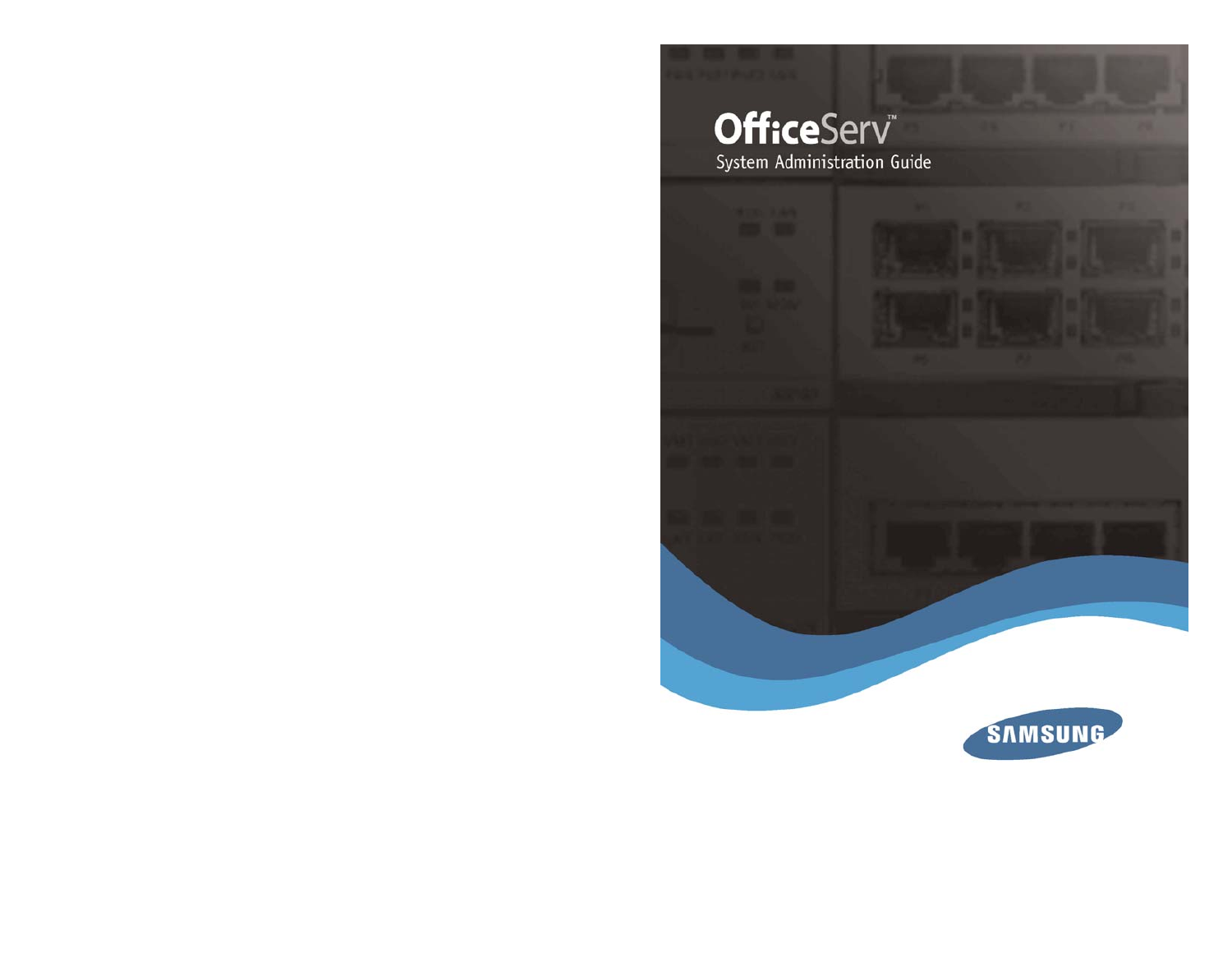## **TABLE OF CONTENTS**

## **SYSTEM ADMINISTRATION AND SPECIAL FEATURES GUIDE**

for OfficeServ™ 7000 Series

May 2010

**ABOUT THIS BOOK** [.................................................................................... 1](#page-2-0)

### **[SPECIAL FEATURES](#page-3-0)**

### **[CALLER ID SPECIAL FEATURES](#page-7-0)**

Samsung Telecommunications America reserves the right without prior notice to revise information in this guide for any reason. Samsung Telecommunications America also reserves the right without prior notice to make changes in design or components of equipment as engineering and manufacturing may warrant. Samsung Telecommunications America disclaims all liabilities for damages arising from the erroneous interpretation or use of information presented in this guide.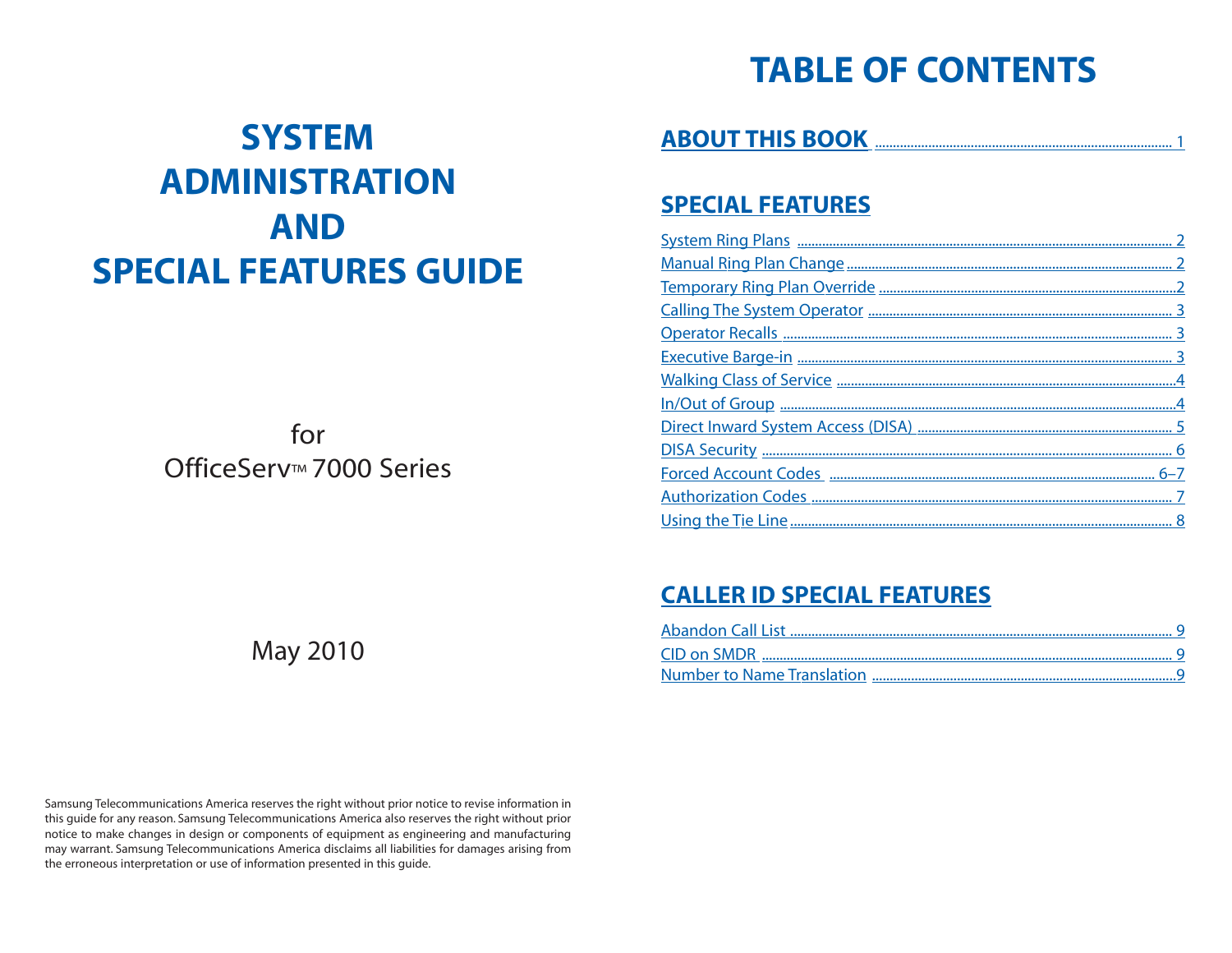### <span id="page-2-0"></span>**[SYSTEM ADMINISTRATOR PROGRAMMING](#page-7-0)**

| Program Personal Speed Dial Numbers for Other Stations 23-24 |
|--------------------------------------------------------------|
| Program Personal Speed Dial Names for Other Stations 25-26   |
|                                                              |
|                                                              |
|                                                              |
|                                                              |
|                                                              |
|                                                              |
|                                                              |
|                                                              |
|                                                              |

### **ABOUT THIS BOOK**

This book contains instructions for special features that every telephone user may not need to know.The owner can decide who the system administrator will be and who will have access to these features. Station users can be trained on only the items that apply to them. This procedure will help control costs and telephone abuse.

Several of the features listed in this book are specific to the system operator or attendant position.You can have more than one operator or set your system up to be used without an operator.

The designated system administrator can access specific programs and modify some functions to better manage the OfficeServ 100, OfficeServ 500, OfficeServ 7000 Series office telephone systems. Instructions are detailed and easy to follow. When assistance is needed, contact your installation and service company.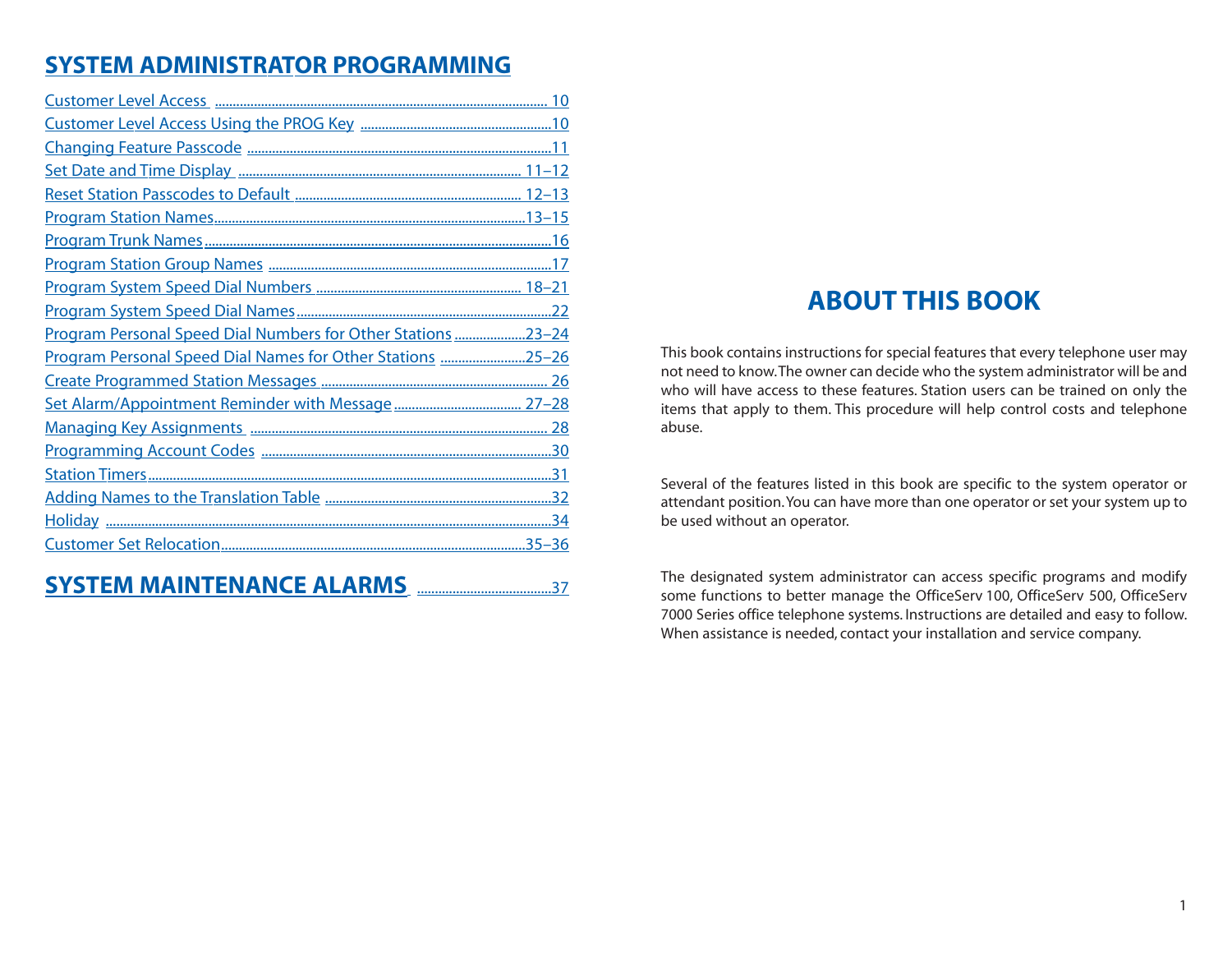## **SPECIAL FEATURES**

### <span id="page-3-0"></span>**SYSTEM RING PLANS**

Your system is designed to have a maximum of six different Ring Plans. Each ring plan can be programmed to allow different lines to ring different ring plans to ring different station and/or station groups. Examples of why different ring plans are required can include normal day operation, night operation, using different operators during different lunch shifts and Saturday or evening hours of operation. While the system is in a ring plan, each station will be limited to its individual Ring Plan class of service dialing restrictions.You can place the system in one of any six of these ring plans at any time. Ring Plans are available on an individual tenant basis and may be set automatically or manually. Automatic Ring Plans have an individual start time and will remain in that mode until the beginning of the next defined ring plan. If no automatic timer is set, you must change ring plans manually.

Any of these ring plans can be switched from one plan to another at any time by manually pressing a ring plan button. There are two ways to override the automatic ring plans; one is a temporary override until the next programmed start time, and the other is a permanent override until manually changed.

### **MANUAL RING PLAN CHANGE**

Press the **RTO** button plus the ring plan passcode (four digits) and the ring plan (1- 6) you wish to set. The system will override all the automatic time tables and will remain in the set ring plan until manually changed. To manually change or cancel the ring plan time override and return ring plan operation to the system clock: press the **RTO** plus the ring plan passcode (four digits) and a "**0**" to cancel the ring plan time override and return to normal operation.

### **TEMPORARY RING PLAN CHANGE**

Press the **RP** button plus the ring plan passcode (four digits) and the ring plan (1- 6) you wish to set. The system will remain in that ring plan until the next automatic start time for the next ring plan goes into effect.

NOTE: This button may also be assigned an extender of one of the six ring plans. Example: An **RP** button is given an extender of 3 (**RP3**) and the operation of this button is a push on/push off type of operation with the system always returning to ring plan 1 when the key is turned off.When the system is operating in ring plan 3, the **RP3** button will light steady red, and when off the light will also turn off.

### **CALLING THE SYSTEM OPERATOR**

Any station that dials **0** will ring its assigned operator. (If tenant service is used, each tenant may have a different operator or operator group.) Calls to the system or tenant operator are easily identified because the **CALL** key will have a fast flashing red light. Station users will never receive a busy signal when they dial **0** or the operator group number. The calls will continue ringing in queue until answered.

**NETWORKING:** When 2 or more systems are networked a single station or operator group may receive all calls to a single operator. (Please consult with your service company if required).

### **OPERATOR RECALLS**

Transferred calls that go unanswered will recall to the station that originated the transfer. Should the station that originated the transfer not answer the recall, the call will be sent to the operator as a transfer recall.

A call left on hold will recall the station that put it on hold. If the hold recall is unanswered at the station that originated the hold, the call is sent to the operator.

Both types of recalls will ring and have a slow flashing amber light on the **LINE** key or **CALL** key.

**NETWORKING:** When 2 or more systems are networked a single station or operator group may receive all recalls to a single operator. (Please consult with your service company if required).

### **EXECUTIVE BARGE-IN**

If you want to break into another conversation, you must be allowed to barge-in and the other station and trunk must not be secure.

- Dial the desired extension or trunk number and listen for the busy signal.
- Press the **BARGE** button and begin speaking after the tone.
- Hang up when you are finished.

The system can be set for one of the three following barge-in options:

- No barge-in allowed
- Barge-in with intrusion tone
- Barge-in without intrusion tone (service observing)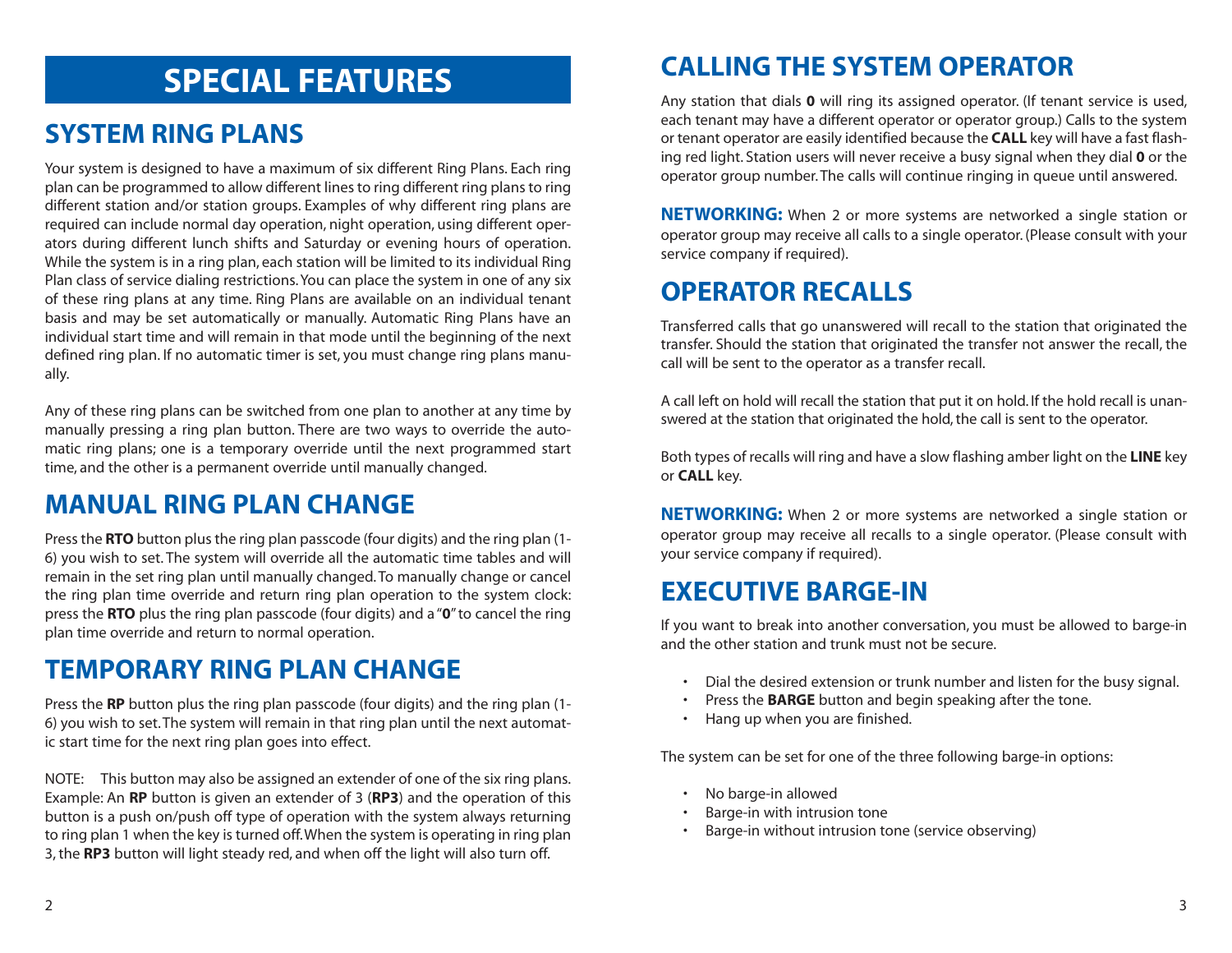<span id="page-4-0"></span>When the second or third option is selected the barger will take priority over the line. This means unless you (barger) hang up first, the station or line you barged into will still be connected to you when the station you barged into hangs up. When the third option is selected, the station that barges-in can monitor the conversation and no warning tone or display will be sent to the station being monitored.The handset transmitter and keyset microphone are disabled.The party that originated the barge-in may join the conversation by pressing the **MUTE** button on the keyset. Your service company must program these options for you.

#### **WARNING**

Barge-in without tone may violate state or federal laws concerning the right to privacy. Samsung Telecommunications America is in no way responsible for the possible misuse of this feature.

### **WALKING CLASS OF SERVICE**

You can change a restricted station's class of service to the same class as your station, allowing you to make calls or use features that would otherwise be restricted from that station.

- Lift the handset or press the **SPK** or the **MONITOR** key.
- Dial **59** and then your extension number.
- Dial your station passcode and receive internal dial tone.
- Dial an access code and then the telephone number**—OR—**use the desired feature as usual.
- Hang up. The station will be returned to its restricted status.

NOTE: The default station passcode 1234 cannot be used.

### **IN/OUT OF GROUP**

Any station assigned to a station group can remove itself from that group and then reenter the group at a later time.When out of the group, a station can receive calls to its extension number but not to the group.

The number of groups available to choose from may vary depending on your OfficeServ 100 or OfficeServ 500 or OfficeServ 7000 Series system type:

| <b>OfficeServ 500</b><br>& OfficeServ 7200   | 40 Groups<br>(500 through 539) or (5000 through 5039 depending if your<br>system is setup for 4 digits numbering plan) |
|----------------------------------------------|------------------------------------------------------------------------------------------------------------------------|
| <b>OfficeServ 500 L</b><br>& OfficeServ 7400 | 80 Groups<br>(500 through 579) or (5000 though 5079 depending if your<br>system is setup for 4 digits numbering plan)  |

#### **OfficeServ 100** 20 Groups<br>**& OfficeServ 7100** (500 throu **& OfficeServ 7100** (500 through 519) these can be changed to 4 digits if required.

To create a backup or relief operator position, assign the main operator and one or more backup individuals to the operator group. All but the main operator should be out of the group.When it is necessary to use a backup operator, put the desired backup station in the group and remove the main operator. When incoming call traffic is heavy, you can have another station put itself in the operator group along with the main operator to handle the extra call load. If the station does not have an **IN/OUT** key:

- Lift the handset and dial the feature access code
- Dial the group number.
- Dial **0** to be out of the group or dial **1** to be in the group.
- Receive confirmation tone and hang up.

If the station has an **IN/OUT** key:

- Press the **IN/OUT** key. It will light red when the station is in the group.
- Press the **IN/OUT** key again. The light is off when the station is out of the group.

NOTE: A station can be in more than one group.

### **DIRECT INWARD SYSTEM ACCESS (DISA)**

From outside of the office, selected individuals can call into the OfficeServ 100 or OfficeServ 500 or OfficeServ 7000 Series system on special DISA line(s). A security code must be entered to gain access. Once these individuals are in the system, they can make outside calls using the office lines or call stations within the system. Individuals who will use DISA must have their stations assigned for DISA access and must change their station passcodes. The default passcode 1234 cannot be used.

- Call in on the DISA line from any phone with tone dialing.
- You will hear a dial tone. Dial your security code (your extension number plus your station passcode).
- If you are allowed access, you will receive a dial tone.
- Dial any line access code, receive outside dial tone and then dial a telephone number **OR** dial any extension number to call a station in the system.
- To make another call, press Q, receive dial tone and dial another number.
- Press **#** and hang up when finished.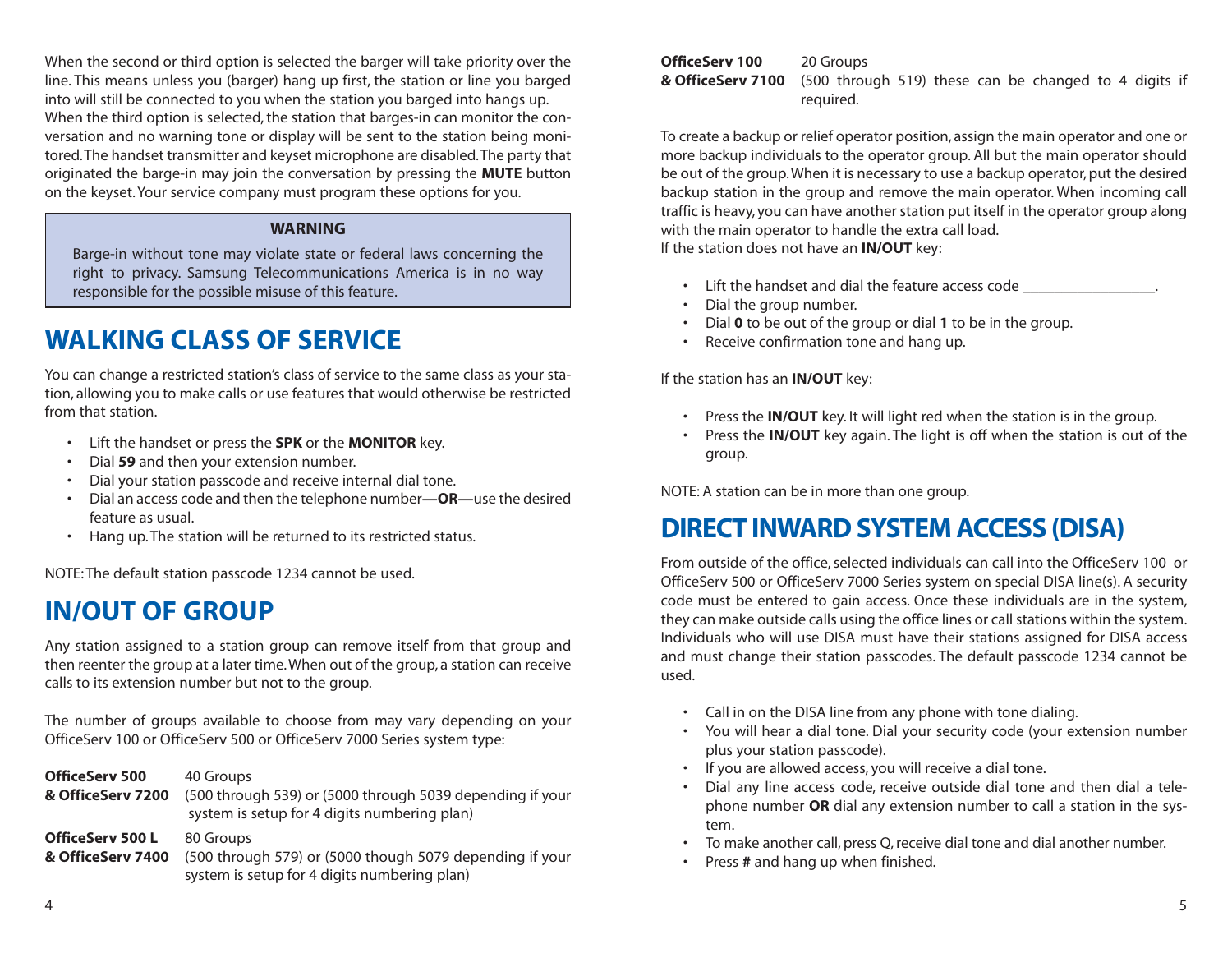<span id="page-5-0"></span>NOTE: Outgoing DISA calls are controlled by the dialing class of the station identified by the security code.The DISA line must have disconnect supervision from the central office. Insist that this service is verified by your installation/service company.

### **DISA SECURITY**

A common practice among hackers is to repeatedly dial a known DISA access number (usually with a computer) and try a different passcode each time. The hacker hopes to eventually chance upon the correct passcode and thus gain access to your system. The OfficeServ 100, OfficeServ 500, and OfficeServ 7000 Series security feature counts the number of sequential incorrect passcode attempts. If a certain number is reached, DISA is disabled and the system sends an alarm to designated display stations. The number of passcode attempts and the disable duration are both programmable. In addition, the OfficeServ 100, OfficeServ 500, and OfficeServ 7000 systems will print an SMDR record (a customer-provided printer is required) each time an incorrect passcode is entered.

The DISA alarm will ring for a programmable time before canceling the ringing; however, the DISA alarm display will remain until the alarm is cleared. To clear the DISA alarm, follow the following procedure:

- Lift the handset and dial **58**.
- Enter the DISA alarm passcode (see your service company).
- Replace the handset.

#### **WARNING**

As it is impossible to prevent unauthorized access to your telephone system by hackers, we suggest that you do not turn the DISA feature on unless you intend to use it. If you do use this feature, it is good practice to frequently change passcodes and periodically review your telephone records for unauthorized use.

### **FORCED ACCOUNT CODES**

### **VERIFIED**

When set for this option the user must enter an account code for all outgoing calls. The account code entered will be verified from a system list. Forced verified codes can contain the digits 0~9.

**OfficeServ 500 & 7100** 999 entries **OfficeServ 100** 500 entries **OfficeServ 7200 & 7400** 999 entries

### **NOT VERIFIED**

When set for this option the user must enter an account code for all outgoing calls, but the account code is not verified against the system list. Non verified account codes can contain the digits 0~9 and #.

### **USING FORCED ACCOUNT CODES**

When enabled, your system allows calls to be charged to different accounts. You can enter account codes either by dialing the full code, by entering an account code "bin number", or by pressing your **ACC** key if one is assigned. Bin numbers are a 3 digit short code that will automatically insert the appropriate account code. Account codes may be a maximum of 12 digits (# may be used); if the account code is to be less than 12 characters you may end the code by pressing \* or the right soft key. The type of code used is determined by your telephone system administrator. Codes can be entered before or during a call as follows:

#### **To enter an account code before placing the call:**

- Press your **ACC** key or dial **47**.
- Dial the account code or bin number.
- You will receive a confirmation tone and display.
- When prompted dial a trunk or trunk group (i.e. 9) and the telephone number to call.

#### **To enter an account code by interrupting the conversation:**

- While on an outside call press the **ACC** key or press **TRANSFER** followed by **47**.
- Dial the account number or bin number (if you are entering an account code you will need to press your **ACC** key or right soft key to finalize the entry)

NOTE: If you make an error simply repeat the procedure with the correct code. Only the most recent account code dialed will be recorded. This code will always print on SMDR reports. For information on entering and changing forced account codes, see the system administrator programming section of this book.

### **AUTHORIZATION CODES**

Authorization codes are used to validate a station user and give permission to make a call. These four digit authorization codes can be either forced or optional, but if used, are always verified from a system list of **500** entries on the **OfficeServ 500 M or L** version, the **OfficeServ 7100**, **OfficeServ 7200** and **OfficeServ 7400**, **250** entries on the **OfficeServ 100**. Each authorization code has an associated class of service.When the code is entered, the class of service is changed to that of the authorization code.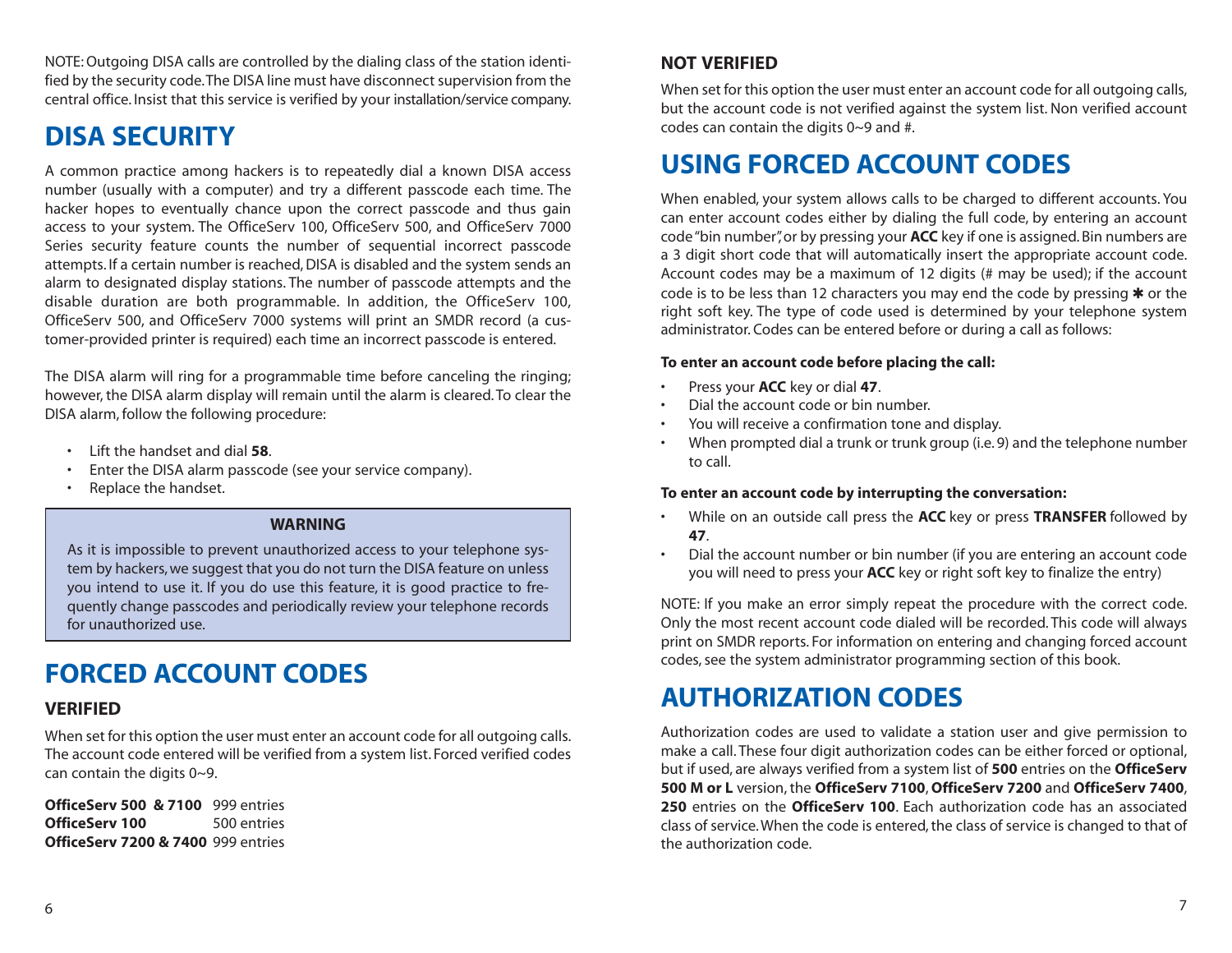### <span id="page-6-0"></span>**USING AUTHORIZATION CODES**

After going off-hook, the station user must dial  $*$  followed by a four digit authorization code. If you enter a correct code, you will hear confirmation tone and then receive a dial tone and you can make an outside call in the usual manner. The station then follows the dialing class for that authorization code. If you enter an incorrect code, the station returns error tone. This code may or may not print on SMDR reports depending on SMDR programming.

### **USING THE TIE LINE**

### **OUTGOING**

Your office can be connected to another system with a tie line. Use this line to make calls to stations in the other system. If programming allows, you can access lines in the other system to make outside calls. Tie line calls can be put on hold, transferred and conferenced in the same manner as are other outside calls.

- Lift the handset or press the **SPK** or **MONITOR** key.
- Dial the tie line access code or press the tie line key.
- When you receive dial tone from the other system, you can dial extension numbers or access outside lines. You must know the extension numbers and the line access codes for the other system.
- Finish the call by replacing the handset or pressing the **ANS/RLS** or the **MONITOR** key if you are using a 7 button phone.

NOTE: Outgoing calls are controlled by the station's dialing class.

### **INCOMING**

Station users in the other system can access the tie line and make intercom calls to stations in your system. Answer tie line calls ringing at your station as you would any other outside call.They can be put on hold, transferred and conferenced in the same manner as are other outside calls.

### **IN AND OUT ON TIE LINE [NOT SUPPORTED ON OS 7100]**

Users accessing the tie line from the other system can get a line in your system and make outgoing calls. These calls can be controlled by assigning a dialing class to the tie line. For further information, see your service company.

## **CALLER ID SPECIAL FEATURES**

**NOTE: The Caller ID features below require optional software and/or hardware. Please ask your installation and service company for details.**

### **ABANDON CALL LIST**

The system has a system-wide abandoned calls list that stores CID information for the last **100** calls on the **OfficeServ 7000 Series**, **OfficeServ 500 M and L** version and **50** calls on the **OfficeServ 100** that rang but were not answered and were accompanied with valid CID information. Calls with CID information consisting of OUT OF AREA, PAYPHONE or PRIVATE will not be stored in the list.The abandoned calls list is accessed using the system administrator's passcode. When reviewing this list, you are provided options to **CLEAR** the entry or **DIAL** the number. You can use the **NND** key to toggle between the CID name, CID number and the date and time the call came in.The system must be using LCR to dial numbers from the abandoned calls list.

To view the list of abandoned incoming calls for which CID information has been received:

- Dial **64** and dial the system administrator passcode.
- Scroll through the entries using the **VOL** keys.

### **CID ON SMDR**

The Station Message Detail Records (SMDR) report can be set to include the CID name and number for incoming calls. This format expands the printout to 113 characters.You must use a wide carriage printer or an 80 column printer set to the condensed print option.

### **NUMBER TO NAME TRANSLATION**

The system provides a translation table of **1000** entries in the **OfficeServ 7100, 7200** and **OfficeServ 500 M**, and **2000** entries in the **OfficeServ 500 L** and in the **OfficeServ 7400**, and **500** entries on the **OfficeServ 100** for use in areas that do not provide name and number (sometimes called "deluxe") Caller ID or when ANI is received.When the CID or ANI number is received, the table is searched.When a match is found, the system will display the corresponding name from the table. This will allow users in areas that do not support "deluxe"Caller ID or have only ANI service to provide names for callers.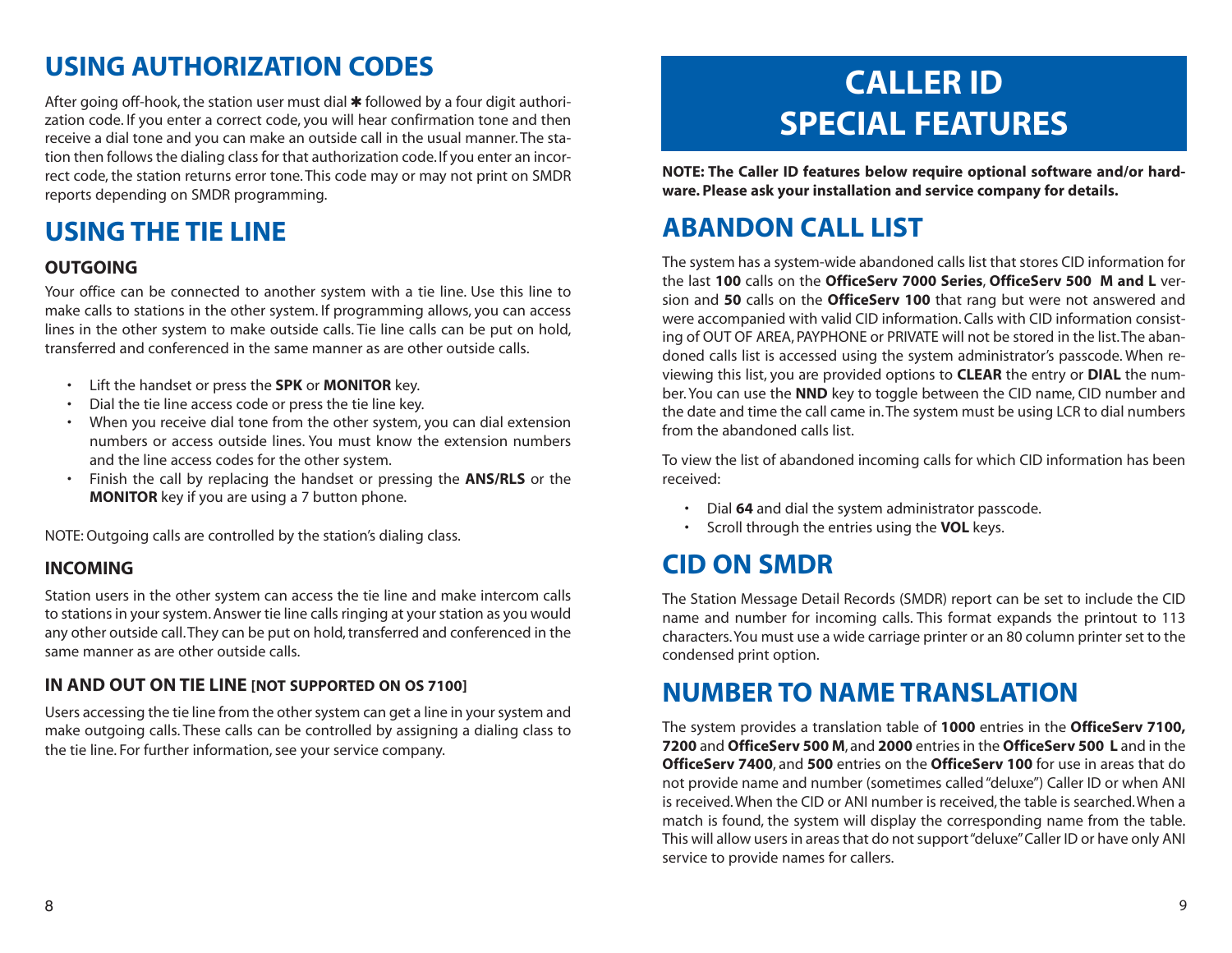## <span id="page-7-0"></span>**CALLER ID SPECIAL FEATURES**

### **INVESTIGATE** [ISPY]

Investigate allows selected stations with a special class of service to investigate any call in progress. If CID information is available for an incoming call, you will know to whom this station user is speaking. For outgoing calls, you can see the number that was dialed. After investigating, you may barge-in on the conversation, disconnect the call or hang up your phone to end the investigation.

- At *your* keyset, press the **INVESTIGATE [ISPY]** key.
- Enter your station passcode. (Default passcodes cannot be used.)
- Enter the station number to be investigated.
- You can now press **BARGE** to barge-in on the conversation. **OR**

You can press **NND** to view more information about the call. **OR**

You can press **DROP** to disconnect the call.

### NOTES:

- 1. If the call is an outgoing call, the **NND** key will not appear.
- 2. This feature requires optional software and/or hardware. Please ask your installation and service company for details.

### **WARNING**

This feature may violate state or federal laws concerning the right to privacy. Samsung Telecommunications America is in no way responsible for the possible misuse of this feature.

**NOTE:** This information is NOT repeated in this user guide.

## **SYSTEM ADMINISTRATOR PROGRAMMING**

## **CUSTOMER LEVEL ACCESS**

Before any customer programs can be accessed, you must first open system programming using the passcode you have been assigned. You must use a display keyset. Should it become necessary to change this passcode, see your service company.

- While on-hook, press **TRSF** and then dial **200**. Your display shows [ENABLE CUS. PROG. PASSCODE].
- Dial the four digit passcode. The display shows [ENABLE CUS. PROG. - DISABLE].
- Dial **1** to enable. The display shows [ENABLE CUS. PROG ENABLE].
- Press **TRSF**. The keyset returns to its idle condition.
- Press **TRSF** and then dial the three digit program code you want to access. Follow the instructions for that program.

NOTE:You must begin programming within 30 seconds. Once you are in programming, any delay of more than 30 seconds between key strokes will cause the system to automatically close programming.

### **CUSTOMER LEVEL ACCESS USING THE PROG KEY**

A designated keyset may be programmed with a "**PROG**" key which allows access to the following areas of system programming.When pressed you must enter your station passcode followed by the MMC number. The default station passcode "1234" can not be used. The only MMCs that may entered from pressing the "**PROG**" key are as follows:

- MMC 100 Station Lock for All Stations
- MMC 102 Station Forward for All Stations
- MMC 104 Station Name
- MMC 115 Program Message for all Stations
- MMC 116 Alarm and Message
- MMC 505 System Day and Time
- MMC 705 System Speed Dial
- MMC 706 System Speed Dial Name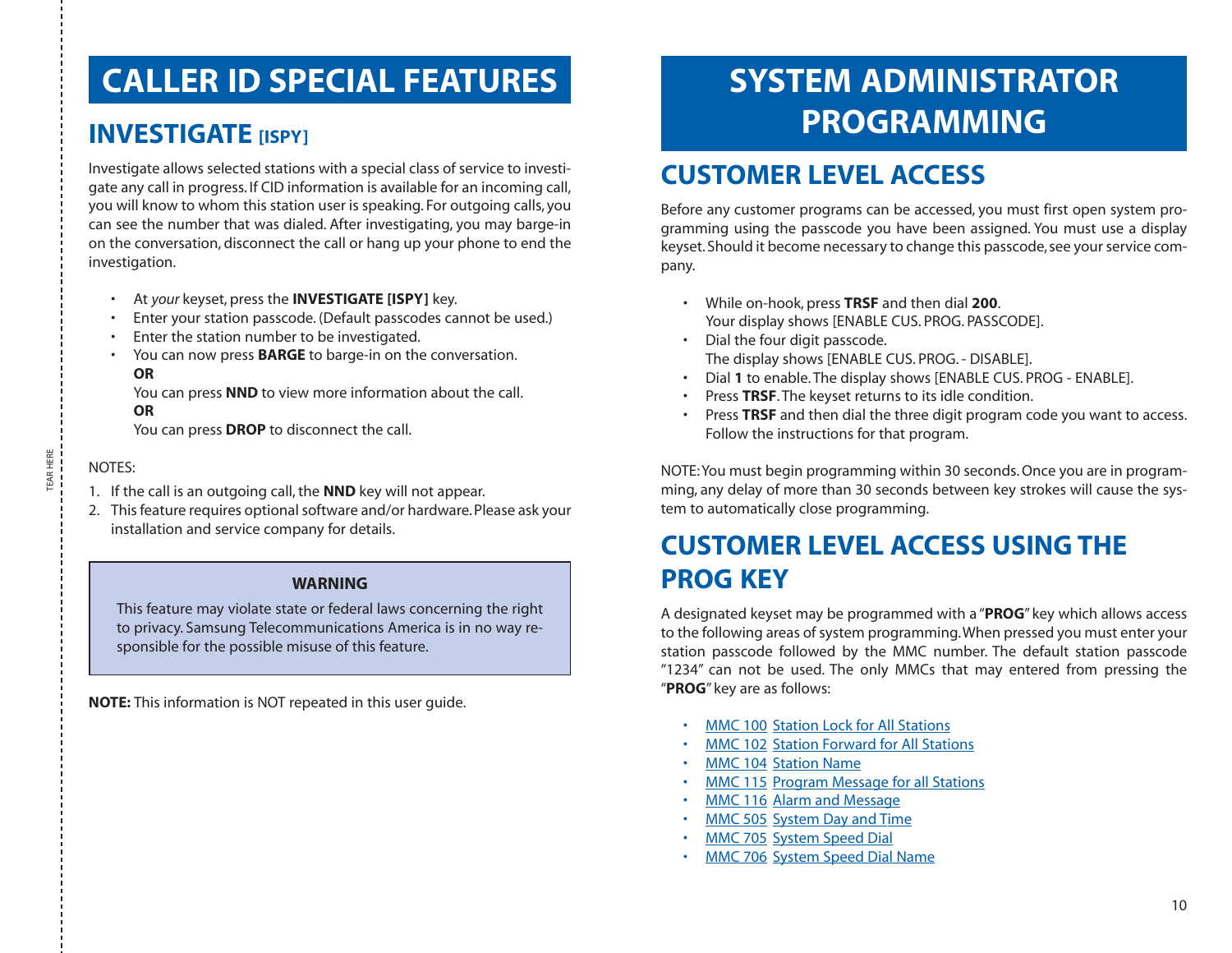## <span id="page-8-0"></span>**CHANGING FEATURE PASSCODE**

You can change individual feature passcodes. This program is used to change the passcodes for several features. These features are the following: RING PLAN SER-VICE, DISA ALARM, ALARM CLEAR, and AA RECORD. Note: Each passcode is four digits long. Each digit can be 0 to 9.

### **PROGRAM KEYS**

**UP** & **DOWN** - Select the extension number. **HOLD** - Press to reset the passcode to default settings.

Open customer programming and follow the instructions below.

| <b>ACTION</b>                                                                                            | <b>DISPLAY</b>                             |
|----------------------------------------------------------------------------------------------------------|--------------------------------------------|
| 1. Press TRSF and then dial 202<br>Display shows                                                         | <b>CHANGE PASSCODE</b><br>RING PLAN: 0000  |
| 2. Use the UP and DOWN keys to scroll<br>through the different options and press<br>the right soft keys. | <b>CHANGE PASSCODE</b><br>DISA ALARM: 5678 |
|                                                                                                          |                                            |
| 3. Press <b>HOLD</b> to reset the passcode                                                               | <b>PASSCODE</b><br><b>CHANGE</b>           |

**RING PLAN: 0000**

4. Press **TRSF** to store and exit programming OR press **SPK** to store and advance to the next program

### **SET DATE AND TIME DISPLAY**

Should it ever become necessary to correct the date and time displayed on all of the keysets, do so as soon as you notice that they are incorrect. Automatic Operating Mode will not work correctly and SMDR records will be of no value when the date and time are not correct.

The display format is the following:

W (Day of the week): Enter **0** for Sunday and **6** for Saturday. MM (Month): Enter **01** for January and **12** for December. DD (Day of the month): Enter a number in the range of **01**–**31**. YY (Year): Enter the last two digits of the year. HH (Hours): Use the 24 hour clock and enter a number in the range of **00**–**24**.

MM (Minutes): Enter a number in the range of **00**–**59**.

Failure to enter the time using the 24 hour clock will cause the date to change at 12:00 P.M. Open customer programming and follow the instructions below.

#### **ACTION DISPLAY**

| 1. Press TRSF and then dial 505<br>Display shows             | OLD: 6010184:0047<br>NEW: WMMDDYY: HHMM |
|--------------------------------------------------------------|-----------------------------------------|
| 2. Enter the new time and date using<br>the above format     | OLD: 6010184:0047<br>NEW: 3020994:1445  |
| 3. Verify the time and date and reenter<br>them if necessary | OLD: 3020994:1445<br>NEW: WMMDDYY: HHMM |

4. Press **TRSF** to store and exit programming OR press **SPK** to store and advance to the next program

If you have entered invalid data, you will receive an [ INVALID ENTRY ] message for three seconds. Reenter the correct date and time. If the information you entered is incorrect, repeat the procedure.

### **RESET STATION PASSCODES TO DEFAULT**

Individual keyset users can set or change their own individual passcodes. These passcodes are used to lock and unlock keysets, override toll restriction and access the DISA feature. At times, it may be necessary for the system administrator to reset a station's passcode to default "1234."This program cannot be used to display passcodes, only to reset them.

### **PROGRAM KEYS**

**UP** & **DOWN** - Select the extension number. **HOLD** - Press to reset the passcode.

Open customer programming and follow the instructions below.

### **ACTION DISPLAY**

1. Press **TRSF** and then dial **101 [201] PASSCODE Display shows <b>PASSCODE:**  $*****$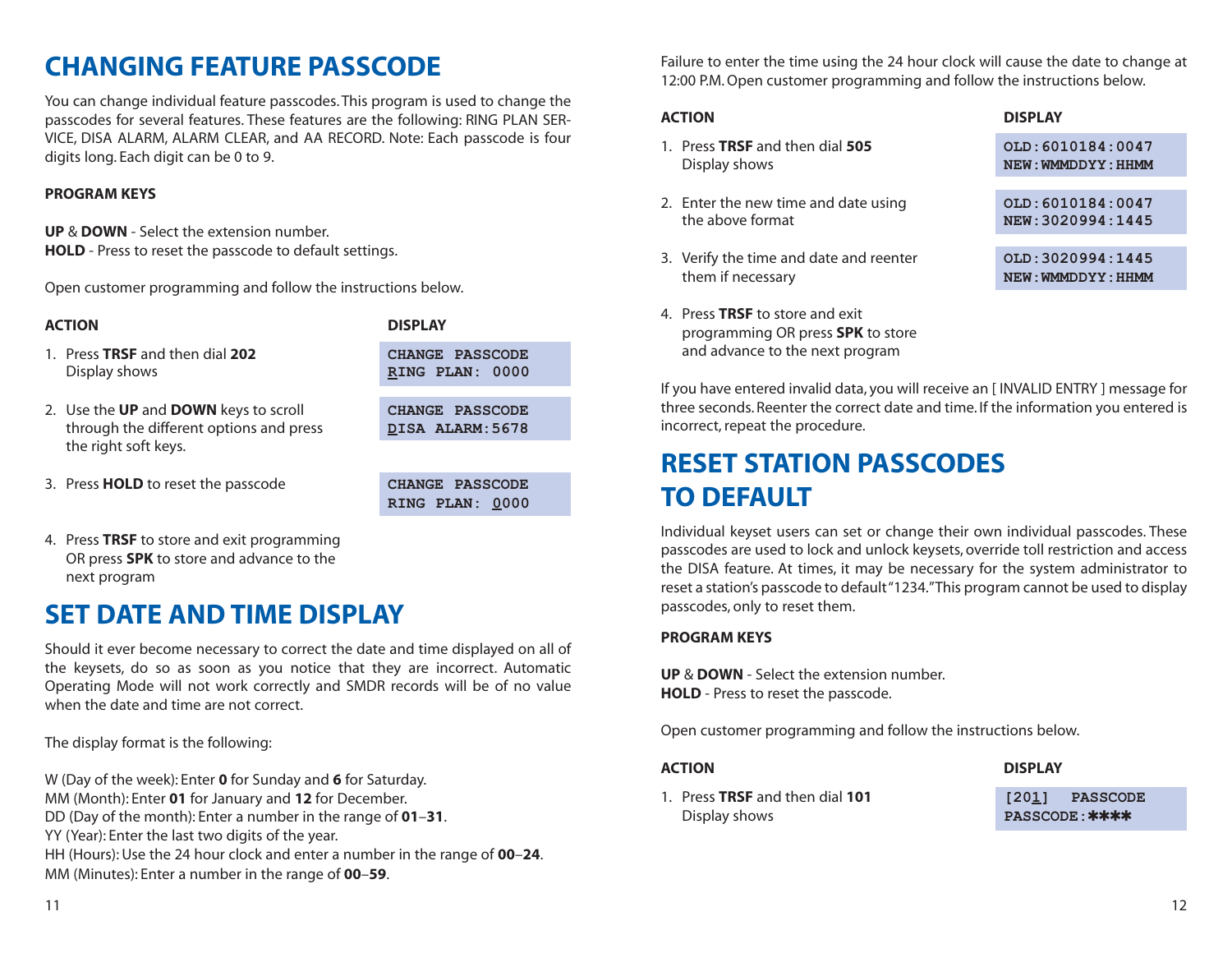<span id="page-9-0"></span>2. Dial the station number OR use the **[205] PASSCODE UP** and **DOWN** keys to scroll through **PASSCODE:**✱✱✱✱ the keyset numbers and press the right soft key to move the cursor right

3. Press **HOLD** to reset the passcode **[205] PASSCODE**



4. Press the right soft key to return to step 2 OR press **TRSF** to store and exit programming OR press **SPK** to store and advance to the next program

**DEFAULT DATA: ALL STATION PASSCODES = 1234**

### **PROGRAM STATION NAMES**

This program is used to assign a character name or identification for each extension. You may assign a name of 11 characters long.

#### **PROGRAM KEYS**

**UP** & **DOWN** - Used to scroll and move cursor. **KEYPAD** - Used to enter characters. **HOLD** - Press to clear entry.

Open customer programming and follow the instructions below.

#### **ACTION DISPLAY**

- 1. Press TRSF and then dial 104 Display shows
- 2. Dial station number (e.g., **205**) **[205] STN NAME** OR press **UP** or **DOWN** to select the station and press the right soft key to move the cursor
- 3. Enter the station name using the **[205] STN NAME** procedure described on the next page **SAM SMITH** and press the right soft key to return to step 2

| ------           |  |  |  |  |
|------------------|--|--|--|--|
| $[201]$ STN NAME |  |  |  |  |
|                  |  |  |  |  |
| FOOE1 OMM MAND   |  |  |  |  |

4. Press **TRSF** to store and exit programming OR press **SPK** to store and advance to the next program

NOTE: Directory information is always 11 characters.

#### **DEFAULT DATA: NONE**

Names are written using the keypad. Each press of a key will select a character. Pressing the dial pad key moves the cursor to the next position. For example, if the directory name is "SAM SMITH," press the number "7" three times to get the letter "S." Press the number "2" once to get the letter "A." Continue selecting characters from the table below to complete your message. Press the "A" key to change the letter from upper case to lower case.

#### NOTES:

- 1. When the character you want appears on the same dial pad key as does the previous character, press the **UP** key to move the cursor to the right.
- 2. When the system is equipped with a Samsung Voicemail system, and the option has been enabled, changes to station names will automatically change the voicemail box name if a voicemail box exists.

#### **DCS KEYSETS [NOT SUPPORTED ON THE OFFICESERV 7100]**

| <b>COUNT</b>      | 1              | $\overline{2}$ | 3            | 4    | 5              |
|-------------------|----------------|----------------|--------------|------|----------------|
| <b>DIALO</b>      | Q              | z              | ٠            | )    | 0              |
| <b>DIAL1</b>      | space          | ?              | $\mathbf{r}$ | Î    | 1              |
| <b>DIAL 2</b>     | Α              | В              | C            | @    | $\overline{2}$ |
| <b>DIAL 3</b>     | D              | E              | F            | #    | 3              |
| DIAL <sub>4</sub> | G              | н              | ı            | \$   | 4              |
| DIAL <sub>5</sub> | J              | Κ              | L            | $\%$ | 5              |
| DIAL <sub>6</sub> | Μ              | N              | O            | Λ    | 6              |
| <b>DIAL7</b>      | P              | R              | S            | &    | 7              |
| <b>DIAL 8</b>     | Т              | U              | v            | Q    | 8              |
| DIAL <sub>9</sub> | W              | X              | Υ            |      | 9              |
| DIAL *            | $\ddot{\cdot}$ | $=$            |              |      | ∗              |

The # key can be used for the following special characters: #, space, &, !, :, ?, ., %, \$, -,  $/$ , =, [, ],  $\omega$ ,  $\wedge$ , (, ), \_, +, {, }, |, ;, \, " and ~.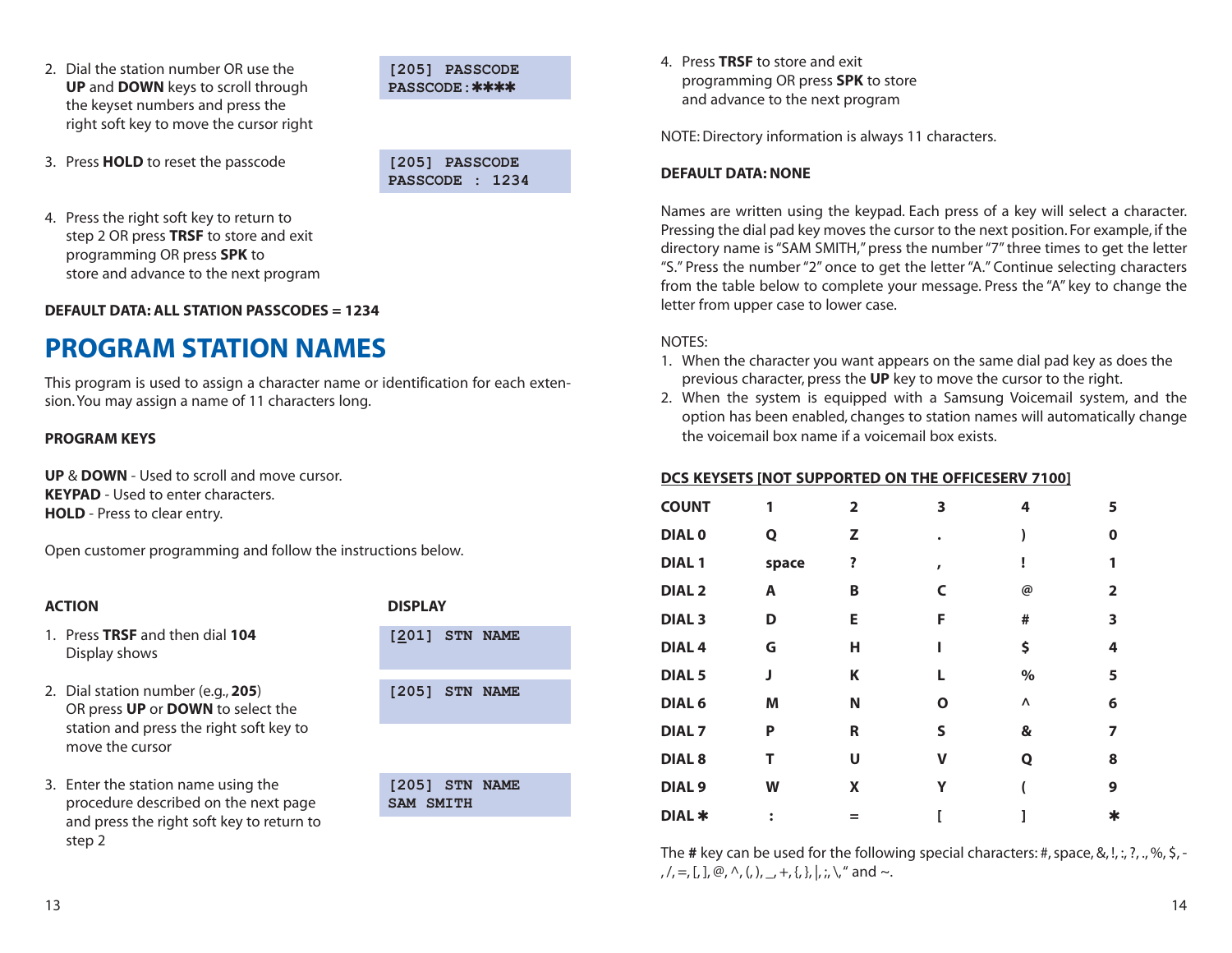<span id="page-10-0"></span>

| <b>iDCS / ITP / SMT-i / DS 5000 KEYSETS</b> |         |                |              |        |                |
|---------------------------------------------|---------|----------------|--------------|--------|----------------|
| <b>COUNT</b>                                | 1       | $\overline{2}$ | 3            | 4      | 5              |
| <b>DIALO</b>                                | $\,<\,$ | $\geq$         |              |        | $\bf{0}$       |
| <b>DIAL1</b>                                | space   | ?              | $\mathbf{r}$ | ī      | 1              |
| <b>DIAL 2</b>                               | Α       | B              | C            | @      | $\overline{2}$ |
| <b>DIAL 3</b>                               | D       | E              | F            | #      | 3              |
| <b>DIAL 4</b>                               | G       | н              | ı            | \$     | 4              |
| DIAL <sub>5</sub>                           | J       | Κ              | L            | $\%$   | 5              |
| DIAL <sub>6</sub>                           | Μ       | N              | Ο            | Λ      | 6              |
| DIAL <sub>7</sub>                           | P       | Q              | R            | S      | 7              |
| <b>DIAL 8</b>                               | т       | U              | V            | $\ast$ | 8              |
| DIAL <sub>9</sub>                           | W       | X              | Υ            | z      | 9              |
| DIAL *                                      | ፡       | $=$            |              |        |                |
|                                             |         |                |              |        |                |

1. When the character you want appears on the same dial pad key as the previous character, press UP to move the cursor one space to the right.

2. Other symbols are available for DIAL #.

### **PROGRAM TRUNK NAMES**

This program is used to assign a character name or identification for each C.O. line. You may assign a name of 11 characters long.

#### **PROGRAM KEYS**

**UP** & **DOWN** - Used to scroll and move cursor. **KEYPAD** - Used to enter characters. **HOLD** - Press to clear entry.

Open customer programming and follow the instructions below.

| <b>ACTION</b>                                                                                                               | <b>DISPLAY</b>                        |  |
|-----------------------------------------------------------------------------------------------------------------------------|---------------------------------------|--|
| 1. Press TRSF and then dial 404<br>Display shows                                                                            | TRUNK NAME<br>17011                   |  |
| 2. Dial trunk (e.g., 704) OR press UP or<br><b>DOWN</b> to select trunk and press the right<br>soft key to move the cursor  | TRUNK NAME<br>[704]                   |  |
| 3. Enter the trunk name using the procedure<br>in Program Station Names and press the<br>right soft key to return to step 2 | TRUNK NAME<br>[7041<br><b>SAMSUNG</b> |  |
|                                                                                                                             |                                       |  |

4. Press **TRSF** to store and exit programming OR press **SPK** to store and advance to the next program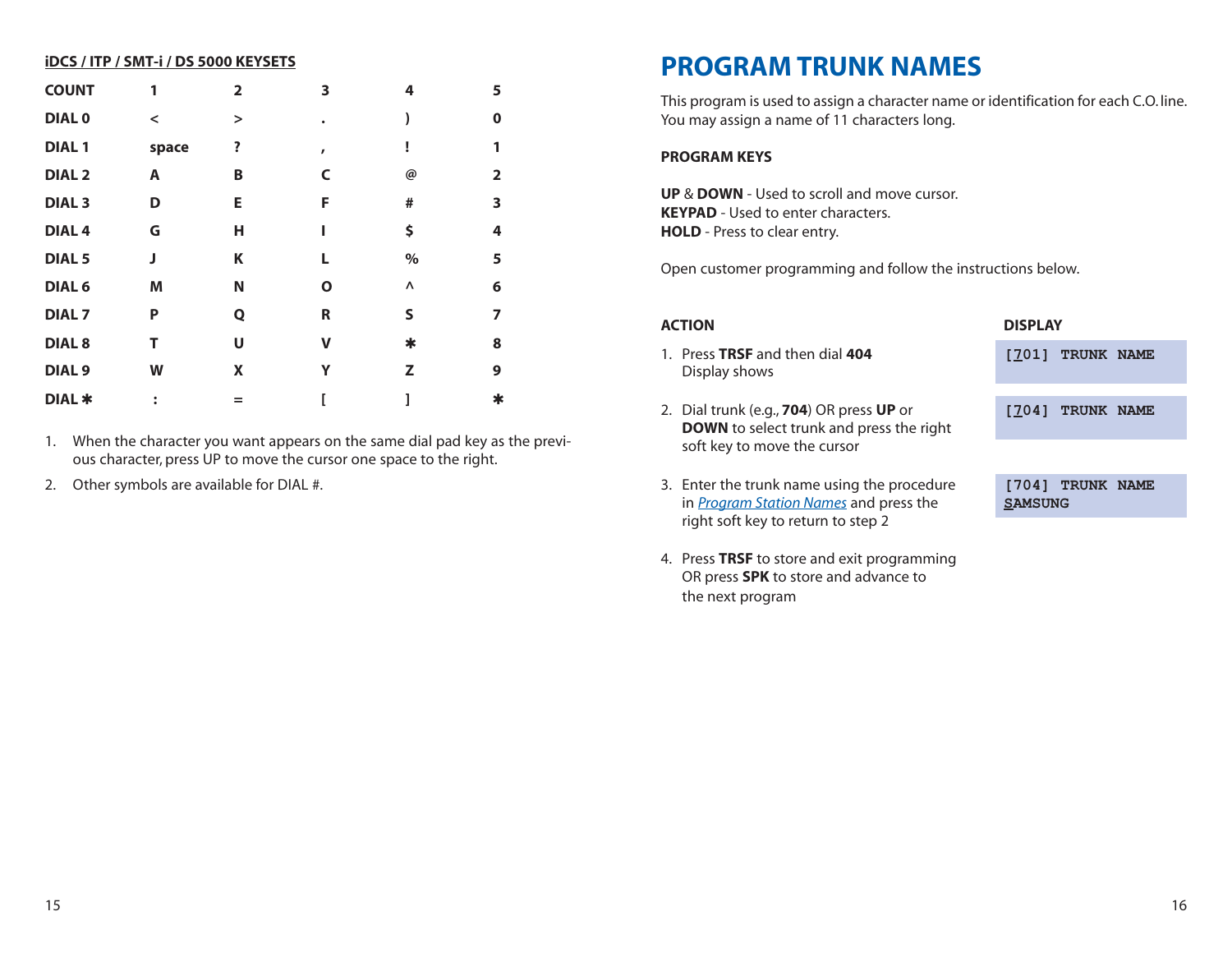### <span id="page-11-0"></span>**PROGRAM STATION GROUP NAMES**

This program is used to assign a character name or identification for each station group. You may assign a name 11 characters long.

#### **PROGRAM KEYS**

**UP** & **DOWN** - Used to scroll and move cursor. **KEYPAD** - Used to enter characters. **HOLD** - Press to clear entry.

Open customer programming and follow the instructions below.

#### **ACTION DISPLAY**

- 1. Press **TRSF** and then dial **602 [501] SGR NAME** Display shows the first group
- 2. Dial the group number (e.g., **505**) OR press the **UP** or **DOWN** key to make a selection and press the left or right soft key to move the cursor
- 3. Enter the name using the method in *[Program Station Names](#page-9-0)* **SAMSUNG**
- 4. Press the left or right soft key to return to step 2 OR press **TRSF** to store and exit programming OR press **SPK** to store and advance to the next program

| 505] SGR NAME |  |  |
|---------------|--|--|
|               |  |  |
| 505] SGR NAME |  |  |

### **PROGRAM SYSTEM SPEED DIAL NUMBERS**

The system list starts with 200 numbers and can be increased in blocks of ten.The system may have either 500 or 950 maximum depending on the setting in MMC 861. See your service company to increase or decrease the system list.

The speed dial codes are 500–999 or 050–999. Each speed dial number consists of a line access code and the telephone number to be dialed.The access code can be any line group, individual line, station group or individual extension.The speed dial number can be up to 24 characters long including ✱, **#**, **FLASH** and **PAUSE**.

NOTE: If Least Cost Routing (LCR) is being used, the LCR access code must be entered.

When you are entering a speed dial number, there are some special keys that you will need to use. These are the bottom row of programmable keys on the keysets and are known as keys **A**, **B**, **C**,**D**, **E** and **F**.

#### **PROGRAM KEYS**

**UP** & **DOWN** - Select the speed dial bin. **KEYPAD** - Used to enter number. **HOLD** - Press to clear entry. **SPK/RLS** - Save data and advance to next program. **A** - Does not have a function. **B** - Inserts a FLASH. **C** - Inserts a PAUSE.

- **D** Changes the dialing type from pulse to tone.
- **E** Hides and displays digits.
- **F** Changes display to speed dial name or number entry.

#### **DCS KEYSETS [NOT SUPPORTED ON OFFICESERV 7100]**

#### **12 BUTTON KEYSET PROGRAMMABLE KEYS LAYOUT**



#### **24 BUTTON KEYSET PROGRAMMABLE KEYS LAYOUT**

| Π |   | $\mathbb T$ |   |    |  |
|---|---|-------------|---|----|--|
|   |   |             |   |    |  |
| п | B | ⊐<br>C.     | D | €. |  |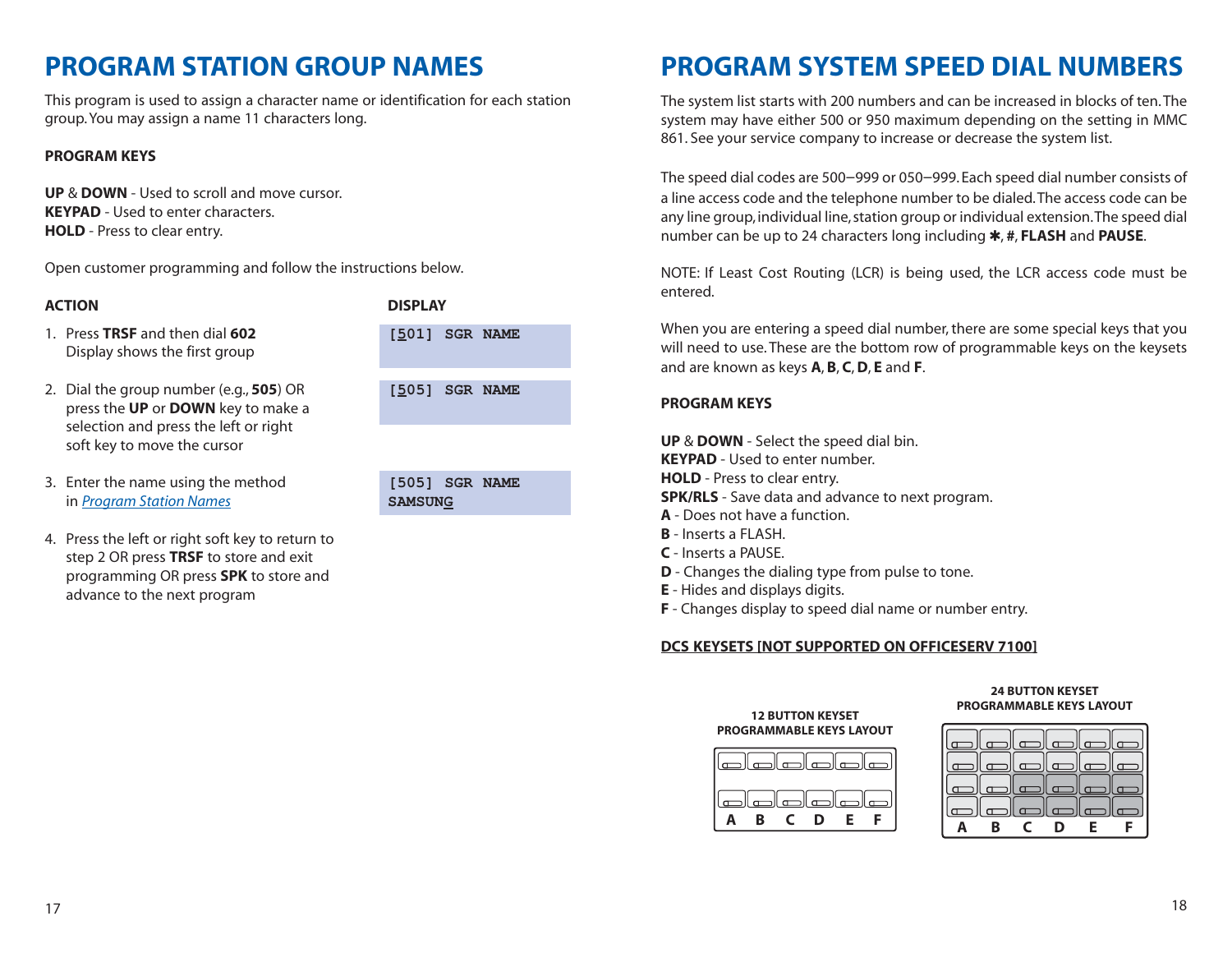#### **iDCS KEYSETS**



| : 11 11 11 11 11 11   |
|-----------------------|
| TA TENTO TO TENE TELE |

**KEYS LAYOUT**

**Transfer Speaker**

**21D KEYSET PROGRAMMABLE KEYS LAYOUT**

**E B C D D E E** 

| ב נוב נוב חבר חבר חבר     |  |  |  |
|---------------------------|--|--|--|
| . השנים החבר החבר הבר     |  |  |  |
| LA LE BOLCOLO DE BELLO DE |  |  |  |

#### **SMT-i SERIES KEYSETS**

**SMT-i3105 SMT-i5210**



**SAMSUNG (Clear) A (Flash) B (Pause) C (Conversion) D (Hide) E (Name) F**

#### **SMT-i5220 SMT-i5230**





#### **SMT-i5243**

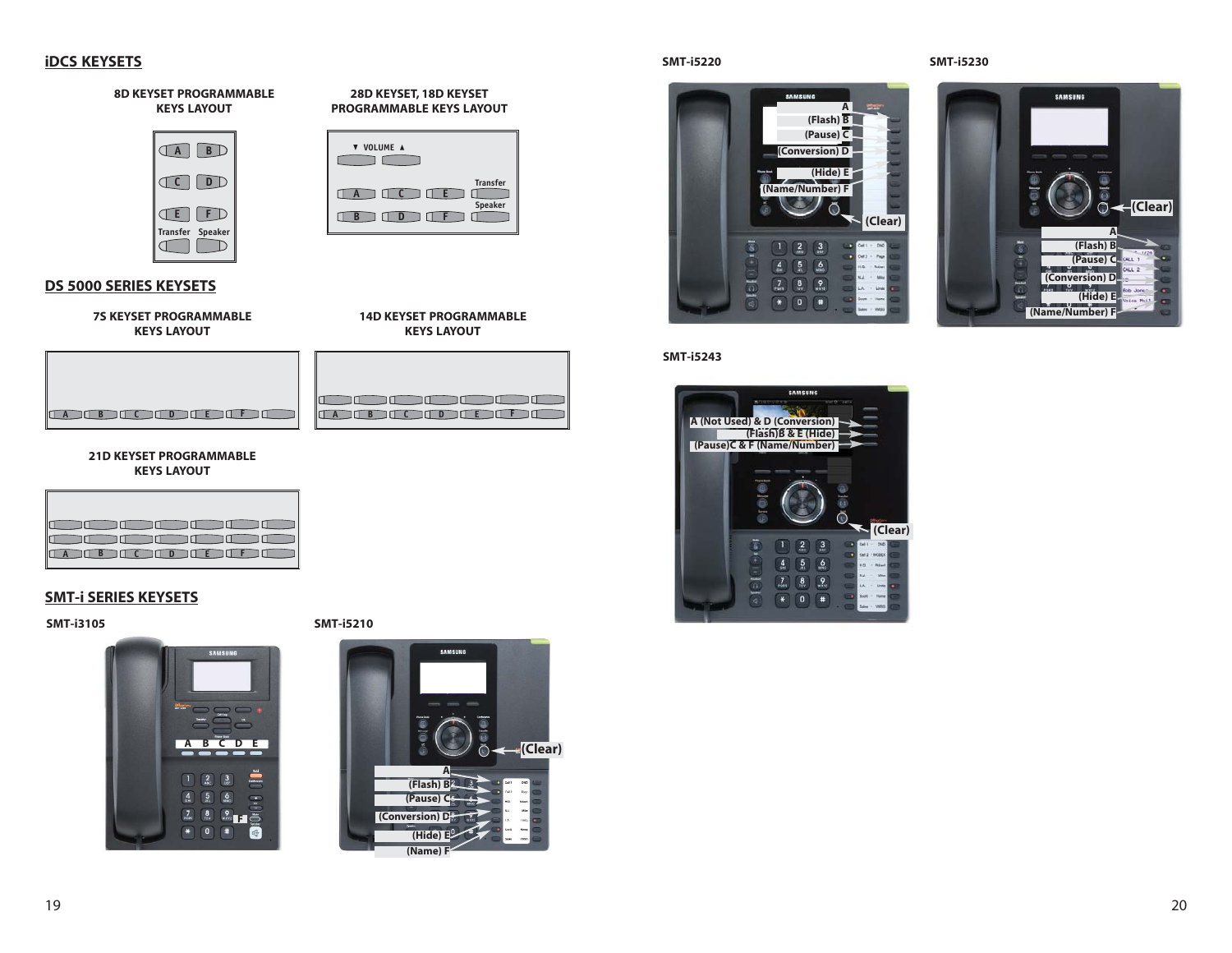### <span id="page-13-0"></span>**ACTION DISPLAY**

- 1. Press **TRSF** and then dial **705 SYS SPEED DIAL** Display shows the first number **500:**
- 2. Dial the speed bin desired (e.g., **505**) OR **SYS SPEED DIAL** press **UP** or **DOWN** to choose and **505:** press the right soft key to move the cursor
- 3. Enter the access code (e.g., **9**—the system **SYS SPEED DIAL** will automatically insert a dash) followed by **505:9–121223456789** the phone number (up to 24 digits long) and press the right soft key to return to step 2
- 4. Press the **F** key to toggle to *Program System Speed Dial Names*, step 3 to **505:** enter the name

5. Press **TRSF** to store and exit programming OR press **SPK** to store and advance to the next program

### **DEFAULT DATA: NO SPEED NUMBERS ASSIGNED**

|              | <b>IYS SPEED NAME</b> |  |
|--------------|-----------------------|--|
| $S \cap E$ . |                       |  |

### **PROGRAM SYSTEM SPEED DIAL NAMES**

This program is used to assign a character name or identification for each system speed dial location. This name enables you to locate the speed dial number when you are using the directory dial feature.You may assign a name 11 characters long.

#### **PROGRAM KEYS**

**UP** & **DOWN** - Used to scroll through speed dial bins. **KEYPAD** - Used to enter selections. **SOFT KEYS** - Move cursor left and right. **SPK** - Used to store data and advance to next program. **HOLD** - Used to clear previous entry.

#### 1. Press **TRSF** and then **706 SYS SPEED NAME** Display shows the first name **500:**

- 2. Dial the system speed number (e.g., **505**) **SYS SPEED NAME** OR press **UP** or **DOWN** to select the entry **505:** number and press the right soft key to move the cursor
- 3. Enter the name as shown in *Program* **SYS SPEED NAME** *Station Names* and press the right soft **505:SAMSUNG** key to return to step 2 OR press the **F** key to toggle to the speed dial number to return to *[Program System Speed Dial](#page-11-0)  Numbers*, step 4
- 4. Press the right soft key to return to step 2 above OR press **TRSF** to store and exit programming OR press **SPK** to store and advance to the next program

#### **ACTION DISPLAY**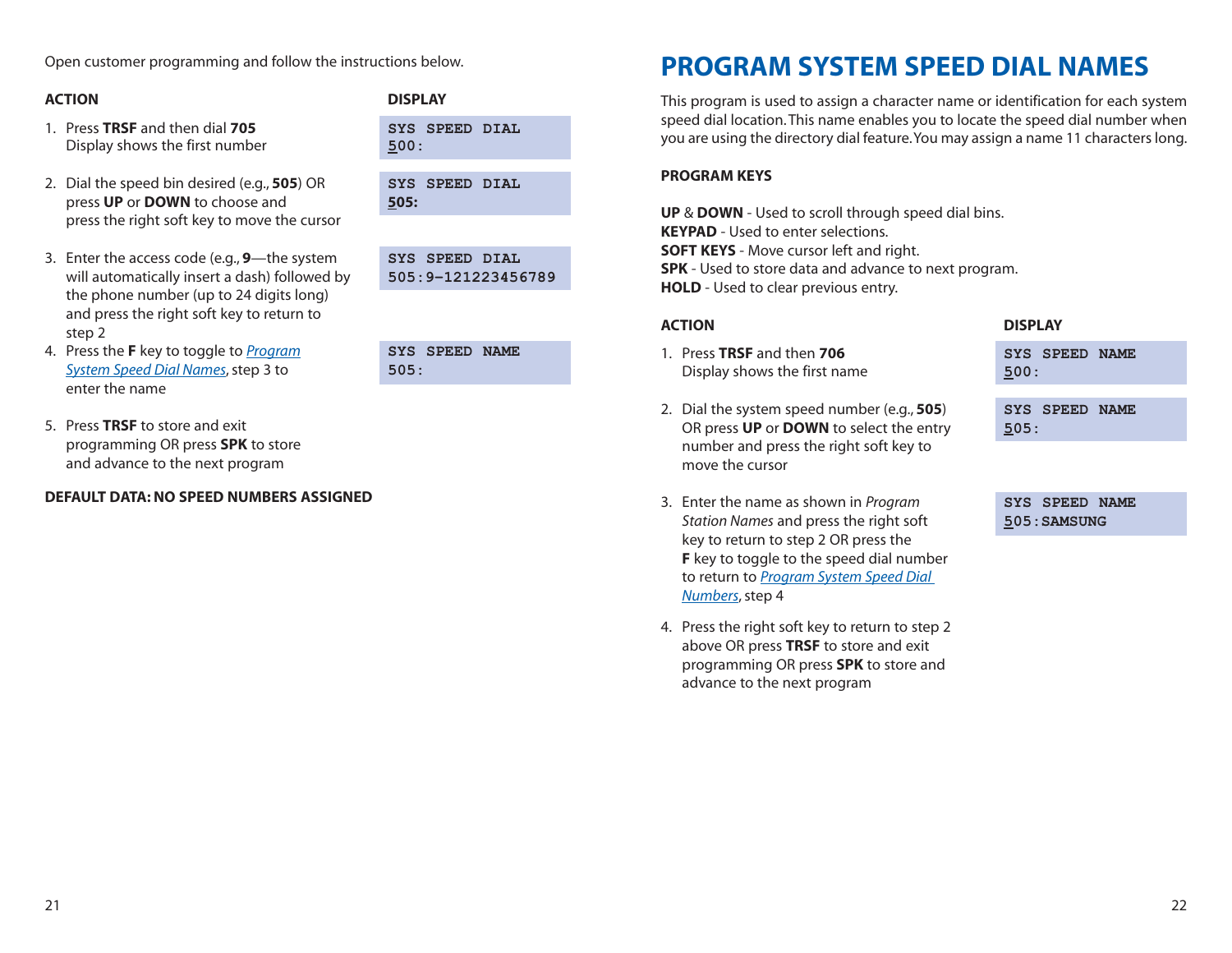## <span id="page-14-0"></span>**PROGRAM PERSONAL SPEED DIAL NUMBERS FOR OTHER STATIONS**

Individual station users can program their own numbers, but in cases where this is not practical, or for single line telephone users, this program allows a system administrator to view or change any station's speed dial numbers. The station speed dial codes are 00–49 or 000–049. Each station begins with ten numbers (00–09) and can be assigned more in blocks of ten (up to a maximum of fifty numbers).

Each speed dial number consists of a line access code and the telephone number to be dialed. The access code can be any line group, individual line, station group or individual extension. The speed dial number can be up to 24 characters long including ✱, **#**, **FLASH** and **PAUSE**.

NOTE: If Least Cost Routing (LCR) is used, the LCR access code must be entered.

When you are entering a speed dial number, there are some special keys that you will need to use. These are the bottom row of programmable keys on the LCD 12B and LCD 24B keysets and are known as keys **A**, **B**, **C**,**D**, **E** and **F**.

### **PROGRAM KEYS**

**UP** & **DOWN** - Scrolls through extension numbers and speed dial bins. **KEYPAD** - Used to enter number. **HOLD** - Press to clear entry. **A** - Does not have a function. **B** - Inserts a FLASH. **C** - Inserts a PAUSE. **D** - Changes the dialing type from pulse to tone. **E** - Hides and displays digits. **F** - Changes display to speed dial name or number entry.

*[Refer to Programmable Keys Layout in the Program System Speed Dial Numbers.](#page-11-0)*

Open customer programming and follow the instructions below.

### **ACTION DISPLAY**

- 1. Press **TRSF** and then dial **105 [201] SPEED DIAL** Display shows **00 :**
- 2. Dial the station number (e.g., **205**) OR **[205] SPEED DIAL** press **UP** or **DOWN** to select the station **00 :** and press the right soft key to move the cursor OR press the left soft key to go to step 4
- 3. If the selected station has no speed dial **[205] SPEED DIAL** bins, this display will be shown and a new **SPDBLK NOT EXIST** station may be selected
- 4. Dial the location number (e.g., **05**) OR **[205] SPEED DIAL** press **UP** or **DOWN** to select the location **05: \_** and press the right soft key to move the cursor OR press the left soft key to return to step 2
- 5. Enter the trunk access code (e.g., **9**) **[205] SPEED DIAL** followed by the number to be dialed **05 : 9-4264100\_** (e.g., **4264100**) OR press the right soft key to return to step 2 OR press the left soft key to return to step 3 OR press **HOLD** to clear an entry (if an error is made, use the **DOWN** key to step back)
- 6. Press the **F** key to access *Program Station [Speed Dial Names](#page-13-0)* OR press **TRSF** to save and exit programming OR press **SPK** to save and advance to the next program

#### **DEFAULT DATA: NO SPEED DIAL NUMBERS PROGRAMMED**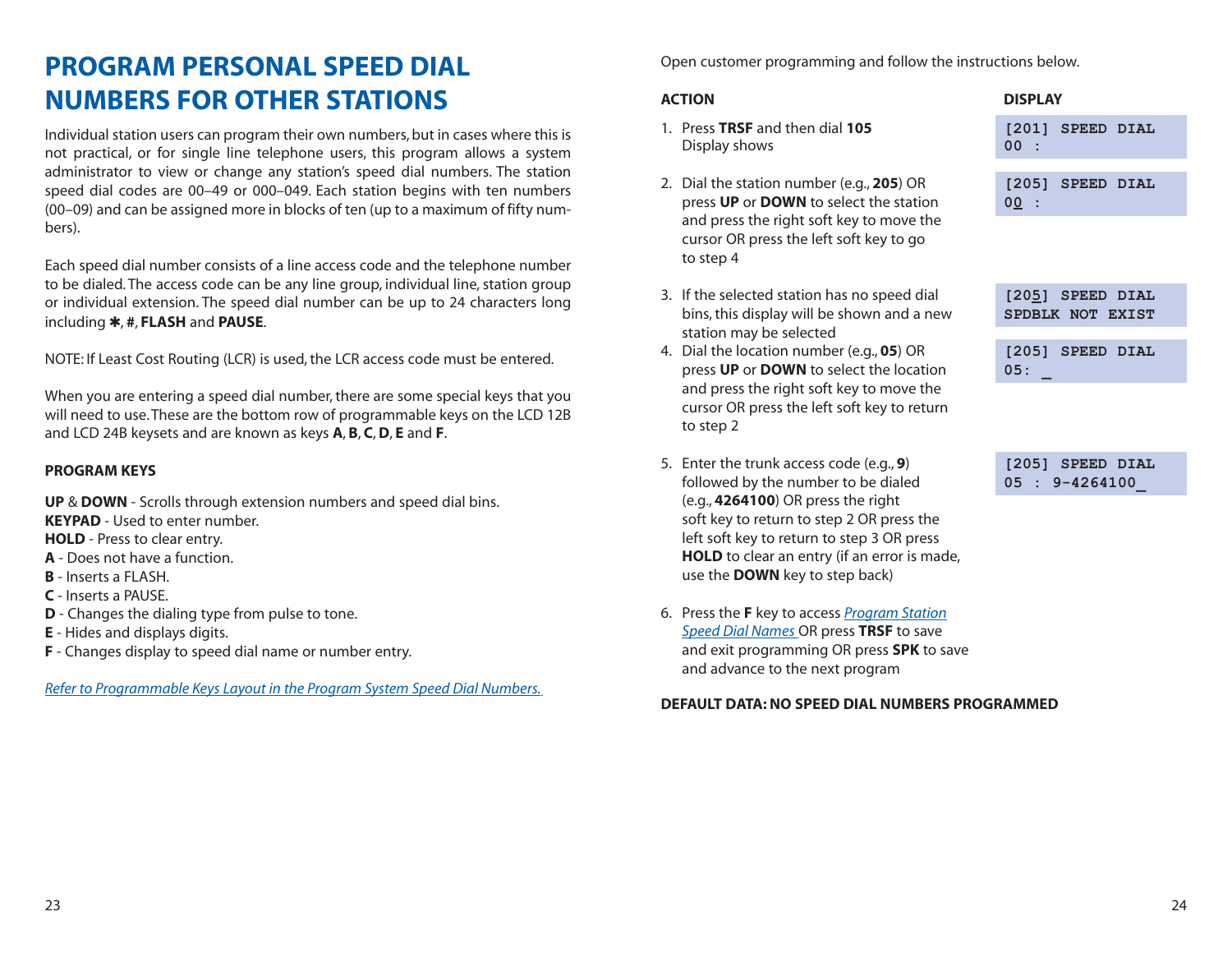### <span id="page-15-0"></span>**PROGRAM PERSONAL SPEED DIAL NAMES FOR OTHER STATIONS**

Each individual station user can program his/her own names but in cases where it is impractical or for single line telephone users, this program allows a system administrator to view or change any station's speed dial names. The station speed dial codes are 00–49. Each station begins with ten numbers (00–09) and can be assigned more in blocks of ten up to a maximum of fifty numbers.

#### **PROGRAM KEYS**

**UP** & **DOWN** - Used to scroll through extension numbers and speed dial bins. **KEYPAD** - Used to enter selections. **SOFT KEYS** - Move cursor left and right. **SPK** - Used to store data and advance to next program. **HOLD** - Used to clear previous entry. **ANS/RLS** - Used to select ALL.

#### **ACTION DISPLAY**

- 1. Press **TRSF** and then dial **106 Display shows**
- 2. Dial the station number (e.g., **205**) OR press **UP** or **DOWN** to select the station and press the right soft key to move the cursor
- 3. If the selected station has no speed dial bins, this display will be shown and a new station may be selected
- 4. Dial the speed dial location (e.g., **05**) OR use **UP** or **DOWN** to scroll through the location numbers and use the right soft key to move the cursor OR press the left soft key to return to step 2 above

| [201] SPEED NAME<br>00:              |
|--------------------------------------|
|                                      |
| [205] SPEED NAME<br>00:              |
|                                      |
| [205] SPEED DIAL<br>SPDBLK NOT EXIST |
|                                      |
| [205] SPEED NAME<br>01:              |
|                                      |

- 5. [Enter the name using the procedure in](#page-13-0) **[205] SPEED NAME** *Program Station Names* and press the **01:SAM SMITH** right soft key to return to step 2 OR press the left soft key to return to step 3
- 6. Press the **F** key to access *Program Personal Speed Dial Numbers for Other Stations* OR press **TRSF** to store and exit programming OR press **SPK** to store and advance to the next program

### **CREATE PROGRAMMED STATION MESSAGES**

The programmed station message feature lets you set a message at your phone to notify users with Display Phones that you may be out of town. This way, when Display Phone users call their display will show "OUT OF TOWN"and they will know why you do not answer.

The OfficeServ 100, OfficeServ 500, and OfficeServ 7000 systems allow 15 messages to be programmed in the system list in MMC 715 and each station can program 5 messages individually.

#### **PROGRAM KEYS**

**UP** & **DOWN** - Select the message number. **KEYPAD** - Used to enter characters. **HOLD** - Press to clear entry.

Open customer programming and follow the instructions below.

- 1. Press **TRSF** and then dial **715 PGM.MESSAGE (01)** Display shows the first message **GIVE ME THE CALL**
- 2. Dial in the message number (e.g., **11**) **PGM.MESSAGE (16)** OR press UP or **DOWN** to scroll through **EMPTY** MESSAGE the messages and press the right soft key to move the cursor

#### **ACTION DISPLAY**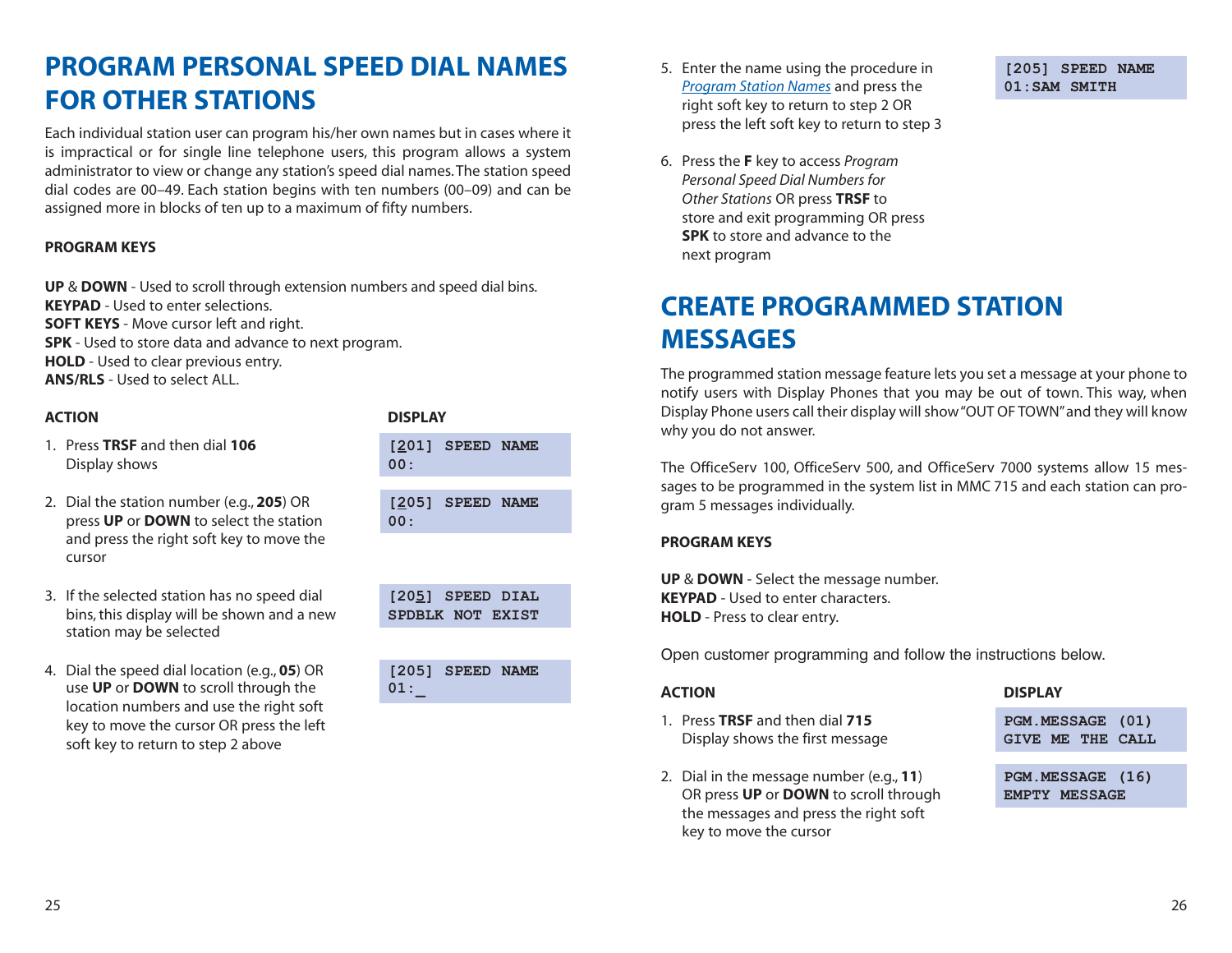<span id="page-16-0"></span>3. [Enter in the message using the](#page-13-0) **PGM.MESSAGE (16)** procedure in *Program Station Names* **IN THE SHOWROOM** and press the right soft key to return to step 2 above

4. Press **TRSF** to store and exit programming OR press **SPK** to store and advance to the next program

### **SET ALARM/APPOINTMENT REMINDER WITH MESSAGE**

Keyset users can set their own alarms but standard telephone users cannot. The system administrator can set alarm/appointment reminders for other stations in the system.

#### **PROGRAM KEYS**

**UP** & **DOWN** - Scroll through extensions. **HOLD** - Press to clear data. **KEYPAD** - Used to enter data.

Open customer programming and follow the instructions below.

#### **ACTION DISPLAY**

- 1. Press TRSF and then dial 116 **Display shows**
- 2. Dial the station number (e.g., 205) OR **press UP** or **DOWN** to select the station and press the right soft key to move the cursor OR press **ANS/RLS** to select all stations **HHMM: NOTSET**
- **3.** Dial **1−3** to select the alarm (e.g., **2**) OR press **UP** or **DOWN** to select the alarm and press the right soft key to move the cursor OR press the left soft key to return to step 2
- 4. Enter the alarm time in 24 hour clock **[205]ALM REM (2)** format (e.g., **1300**) and the display will **HHMM: 1300NOTSET** automatically advance to step 5

| [201]ALM REM(1)<br>HHMM: NOTSET |
|---------------------------------|
|                                 |
| [205]ALM REM(1)<br>HHMM: NOTSET |
|                                 |
| ΟR                              |
| [ALL]ALM REM(1)<br>HHMM: NOTSET |
|                                 |
| [201]ALM REM(1)<br>HHMM: NOTSET |
|                                 |

- 5. Enter the alarm type from the list above [**205]ALM REM (2)** OR press UP or DOWN to select the **HHMM:1300DAILY** alarm type and press the right soft key to move the cursor
- [6. Enter the messages using the procedure](#page-13-0) **[205]ALM REM (2)** in *Program Station Names* and press the **TAKE MEDICATION** right soft key to return to step 2
- 7. Press **TRSF** to store and exit programming OR press **SPK** to store and advance to the next program

### **MANAGING KEY ASSIGNMENTS**

You can view station key assignments and add extenders to some of the programmable keys for easy one touch operation of frequently used features.

An extender is a number that makes an otherwise general key very specific. Adding the digit "4" to a **PAGE** key defines this key for paging zone four. Adding "225" to a directed pickup key will define this key as pickup for extension 225 only. The key must already be assigned by the installing technician.

This program is used to assign extenderds. Some common keys that require extenders are:

| <b>KEY</b> | <b>DESCRIPTION</b>                            | <b>EXTENDER</b>                                          |
|------------|-----------------------------------------------|----------------------------------------------------------|
|            |                                               |                                                          |
|            |                                               |                                                          |
|            |                                               | station group number)                                    |
|            |                                               |                                                          |
|            |                                               |                                                          |
|            |                                               |                                                          |
|            |                                               |                                                          |
|            |                                               |                                                          |
|            |                                               |                                                          |
|            |                                               |                                                          |
|            |                                               |                                                          |
|            |                                               |                                                          |
|            |                                               | PMSG Programmed Messages (01-30) [Only 20 on the OS7100] |
|            |                                               |                                                          |
|            | VTVoice Mail Transfer Voice Mail Group Number |                                                          |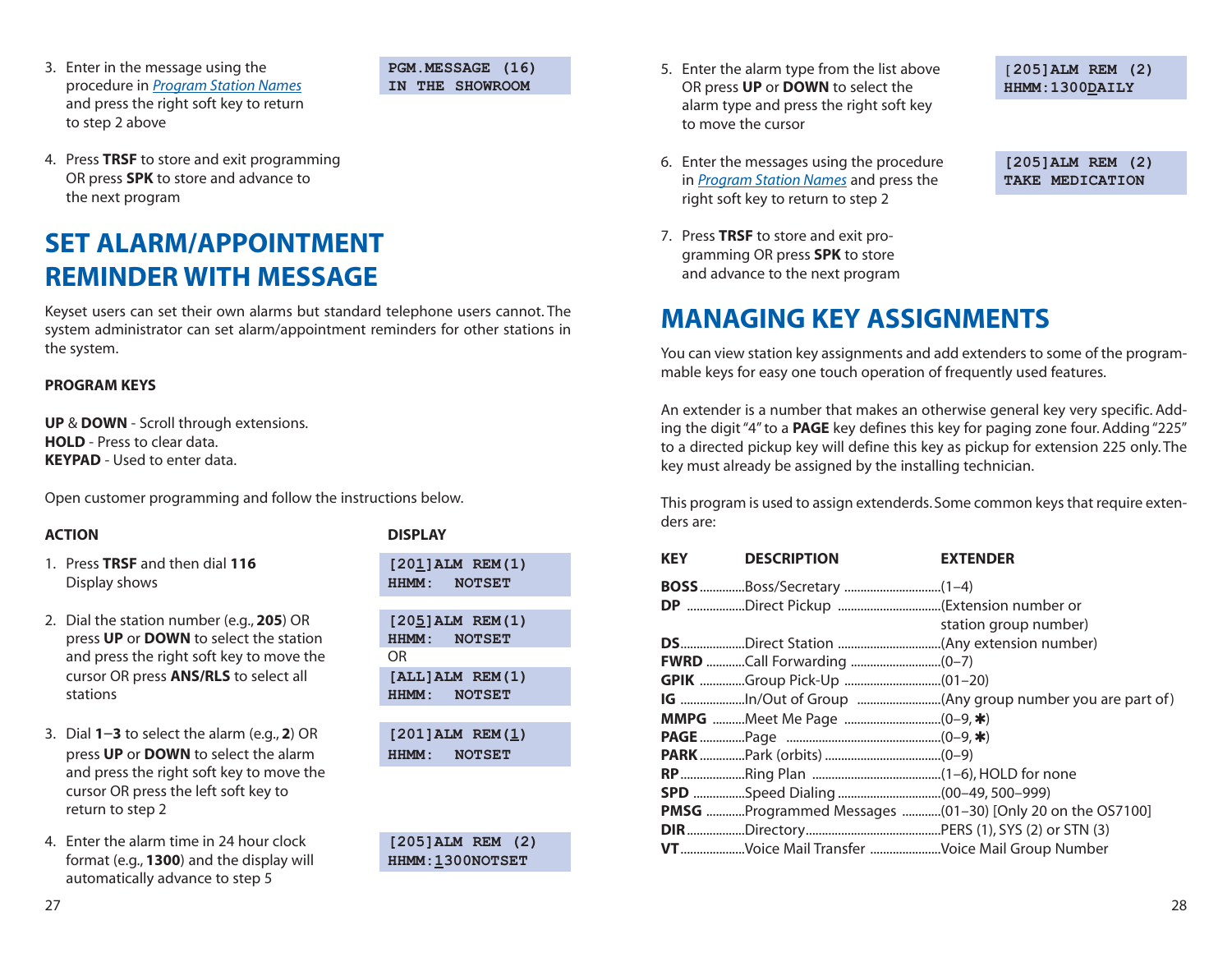#### **PROGRAM KEYS**

**UP** & **DOWN** - Select the extension number. **KEYPAD** - Used to enter extender codes. **HOLD** - Used to clear the displayed data.

Open customer programming and follow the instructions below.

<span id="page-17-0"></span>**SG**....................Station Group ................................**501–509** for the OfficeServ 7030

### **ACTION DISPLAY**

- 1. Press **TRSF** and then dial **107 [201] KEY EXTEND** Display shows the first station **01:CALL1**
- 2. Dial the station number (e.g., **205**) OR use **[205] KEY EXTEND**<br>LIP or DOWN to scroll through the station **1.01** : CALL1 UP or DOWN to scroll through the station numbers and press the right soft key to move the cursor
- 3. Enter the key number (e.g., **18**) OR use **UP** and **DOWN** to scroll through the keys and use the right soft key to move the cursor OR press the key to be programmed
- 4. Dial the extender according to the list above and the system will display your selection If there are no more entries, press the left soft key to return to step 2
- 5. Press **TRSF** to store and exit programming **[205] KEY EXTEND** OR press **SPK** to store and advance to the **18:DS207** next program

| 18:DS | [205] KEY EXTEND |
|-------|------------------|
|       |                  |

**501–519** for the OfficeServ 100, OfficeServ 7100, OfficeServ 7200-S **501–539** for the OfficeServ 500 M **501–579** for the OfficeServ 500 L **501–539** for the OfficeServ 7200 **501–579** for the OfficeServ 7400

### **PROGRAMMING ACCOUNT CODES**

This program is used to add or change account code entries.

#### **PROGRAM KEYS**

**KEYPAD** - Used to enter the account code (allowable digits 0-9). **UP** & **DOWN** - Used to select entry number. **FLASH** & **TRSF** - Used to view and change only the used entries. **SPK/RLS** - Used to clear data.

Open customer programming and follow the instructions below.

#### **ACTION DISPLAY**

- 1. Press **TRSF** and then dial **708 ACCOUNT CODE** Display shows **(001)**
- 2. Dial the account code entry (e.g., **005**) **ACCOUNT CODE** OR press **UP** or **DOWN** to select the **(005)**  entry number and press the right soft key to move the cursor
- 3. Enter the account code via the dial pad, **ACCOUNT CODE** e.g., **1234** (maximum of 12 digits) and **(005)** 123456789012 press the right soft key to move the cursor back to step 2
- 4. Press **TRSF** to store and exit programming OR press **SPK** to store and advance to the next program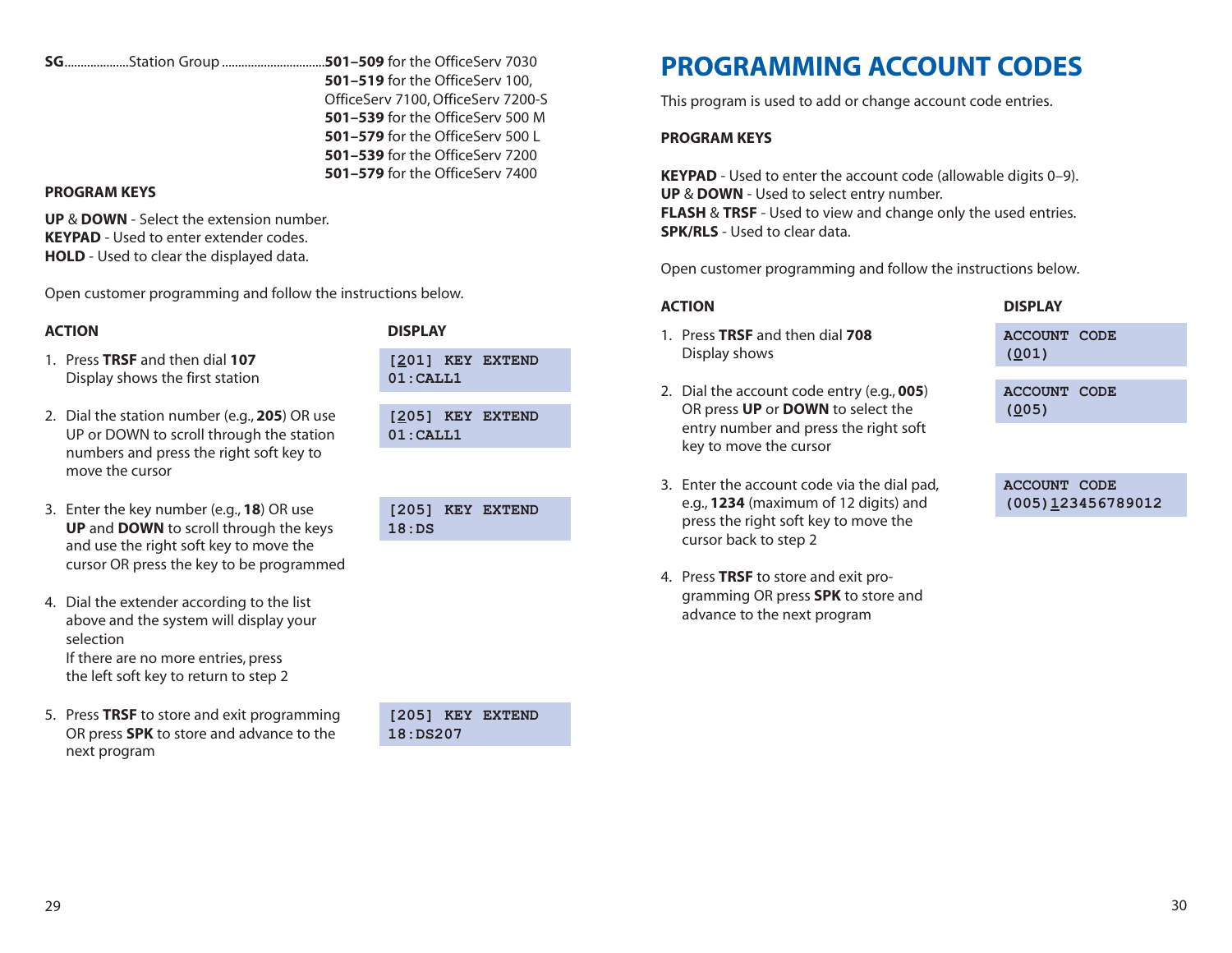### <span id="page-18-0"></span>**STATION TIMERS**

Each station can have five timers customized for them to accommodate station users with individual work habits. These timers are as follows:

#### **NO ANS FWD** No Answer Forward

This is the amount of time a call will ring at a station before it forwards to the Forward No Answer destination. The default is 15 seconds and the range is 000 to 250 seconds. Make sure that this timer is not set to a greater value than the transfer recall timer or transferred calls will not forward.

#### **DTMF DUR.** DTMF Duration

This is the duration of DTMF tones sent to an analog voice mail port. The default duration is 100 milliseconds and the range is 0100 to 9900 milliseconds.

#### **F-DGT DELY** First Digit Delay

This is the time the system will wait before sending DTMF digits to a voice mail port. The default time is 600 milliseconds and the range is from 100 to 9900 milliseconds.

#### **OFFHK SEL.** Off Hook Select

This timer controls the delay between going off hook (lifting the handset) and the off hook select destination being called.The default duration is 10 seconds and the range is from 000 to 250 seconds.

### **EFWD DELAY** External Forward Delay

This is the time that a station will ring before a call forwards to the external call forward destination. The default duration is 10 seconds and the range is 1 second to 250 seconds.

Open customer programming and follow the instructions below.

#### **PROGRAM KEYS**

**KEYPAD** - Used to set timer values. **UP** & **DOWN** - Used to select extension number. **SPK/RLS** - Save data and advance to next program.

#### **ACTION DISPLAY**

- 1. Press **TRSF** and then dial **502 [201] NO ANS FWD** Display shows **010 SEC**
	-
- 2. Dial the station number (e.g., **205**) OR **[205] NO ANS FWD** press **UP** or **DOWN** key to select the **010 SEC** station and press the right soft key OR OR press **ANS/RLS** to select all stations **[ALL] NO ANS FWD** and press the right soft key **010 SEC**
- 3. Press **UP** or **DOWN** key to select the **[205] DTMF** DUR. station timer and press the right soft key **0100 MS**→
- 4. Enter the new value via the dial pad, **[205] DTMF DUR.** e.g., **0300** and the system will return **0100 MS**→**0300** to step 2
- 5. Press **TRSF** to store and exit programming OR press **SPK** to store and advance to the next program

## **ADDING NAMES TO THE TRANSLATION TABLE**

This program allows the system administrator or technician to associate a CID or ANI number received from the Central Office with a name programmed in this translation table. If there is no match between a received number and a name in this table, [no CID name] or [no ANI name] will be displayed.

The translation table consists of **1000** entries in the **OfficeServ 500 M** and **OfficeServ 7100,** and **OfficeServ 7200** and **OfficeServ 7400** systems or **2000** entries in the **OfficeServ 500 L** system or **500** entries in the **OfficeServ 100** system with each entry comprised of a ten digit telephone number and a 16 digit name. See *[Program Station Names.](#page-9-0)*

Open customer programming and follow the instructions below.

#### **PROGRAM KEYS**

**UP** & **DOWN -** Used to scroll through options. **KEYPAD -** Used to enter selections. **SOFT KEYS - Move cursor left and right. SPK -** Used to store data and advance to next MMC. **HOLD -** Used to clear previous entry.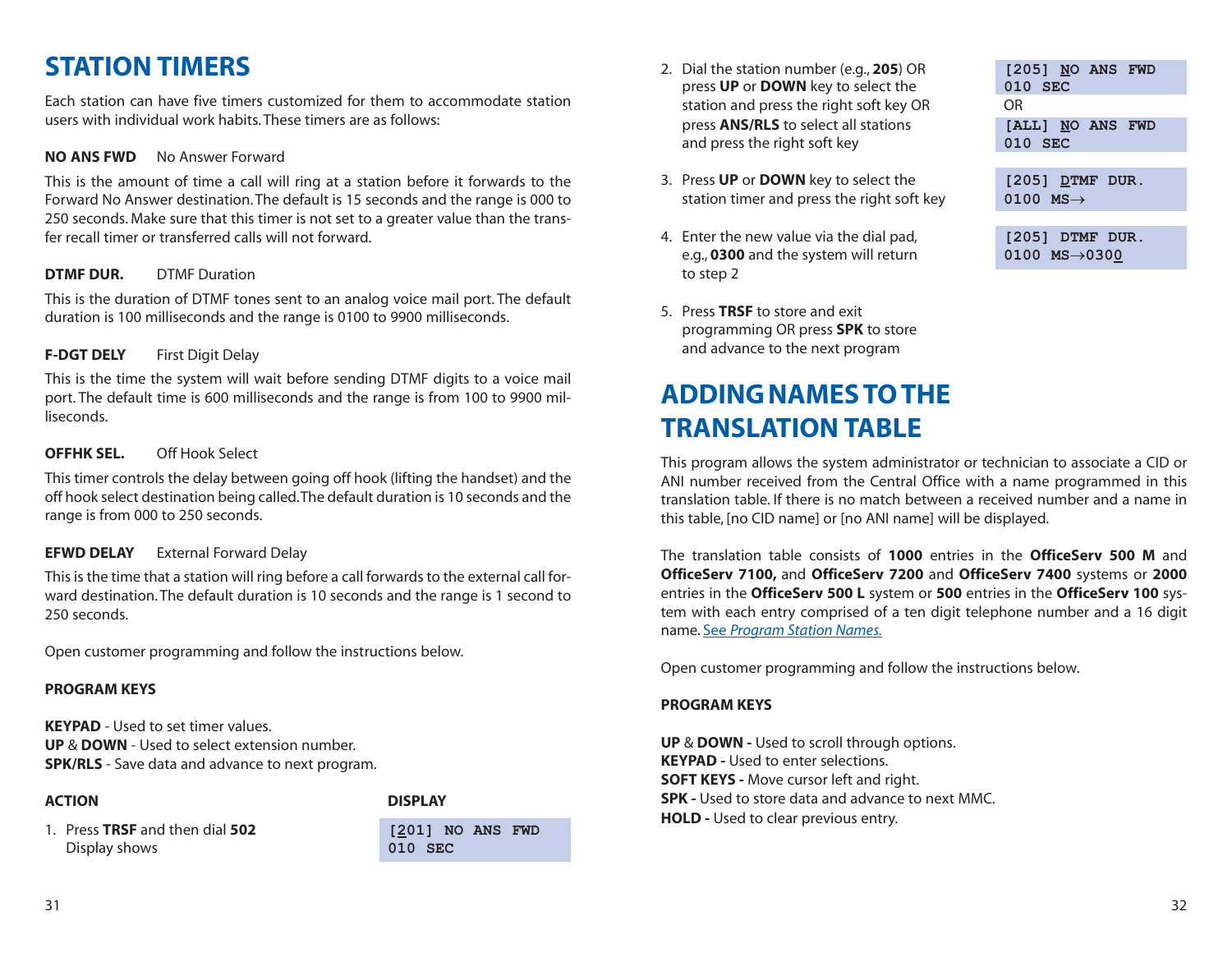#### <span id="page-19-0"></span>**ACTION DISPLAY**

- 1. Press **TRSF** and then dial **728 TRANSLATION:(001)** Display shows first entry **DIGIT:**
- 2. Dial entry number (e.g., **005 or 0005**) **TRANSLATION:(005)** OR use **UP** and **DOWN** to scroll **DIGIT:** through entries and press right soft key to select entry
- 3. Enter telephone number and press **TRANSLATION:(005)** right soft key to advance to name entry **DIGIT: 3054264100** OR enter telephone number and press left soft key to return to step 2 above
- 4. Enter the name using the method **TRANSLATION:(005)** in *[Program Station Names](#page-9-0)* **SAMSUNG TELECOM** and press right or left soft key to return to step 2 above OR press **SPK** to save and advance to next MMC OR press **TRSF** to save and exit programming

#### **DEFAULT DATA: NONE**

### **HOLIDAY**

This program provides the ability to set as many as 20 different holidays. Each holiday will override the System Operating Mode for that particular date with a programmed ring plan.

#### **PROGRAM KEYS**

**UP** & **DOWN** - Used to scroll through options. **KEYPAD** - Used to enter selections. **SOFT KEYS** - Move cursor left and right. **HOLD** - Used to clear an entry.

- 1. Press **TRSF** and then dial **512 Display shows Holiday 1**
- 2. Press the **RIGHT** soft key to advance cursor. Press **UP** or **DOWN** key to select a month. or use the dial pad to enter a **month** number (e.g., 12).
- 3. Press **UP** or **DOWN** key to select a day and press **RIGHT** soft key to advance cursor or use the dial pad to enter a **day** number.
- 4. Press **UP** or **DOWN** to select a ring plan and press RIGHT soft key to advance cursor or use the dial pad to enter a **ring plan** number (e.g., 4).
- 5. Press **UP** or **DOWN** key to select a voicemail ring mode and press **RIGHT** soft key to advance cursor or use the dial pad to enter a **ring mode** number (e.g., 15).
- 6. Press **TRSF** to store and exit programming OR press **SPK** to store and advance to the next program

| <b>ACTION</b> | <b>DISPLAY</b> |
|---------------|----------------|
|               |                |

|        | : $MM/DD$ : $RP:VM$ |  |  |
|--------|---------------------|--|--|
| 01 : I |                     |  |  |
|        |                     |  |  |

|       | : $MM/DD$ :RP:VM |  |  |
|-------|------------------|--|--|
| 01: / |                  |  |  |

| :MM/DD | :RP:VM |
|--------|--------|
| 01:12/ |        |

|          | : $MM/DD$ : $RP:VM$ |
|----------|---------------------|
| )1:12/31 |                     |

|                | : $MM/DD$ : $RP:VM$ |
|----------------|---------------------|
| $01:12/31:4$ : |                     |

|               | : $MM/DD$ : $RP:VM$ |
|---------------|---------------------|
| 01:12/31:4:15 |                     |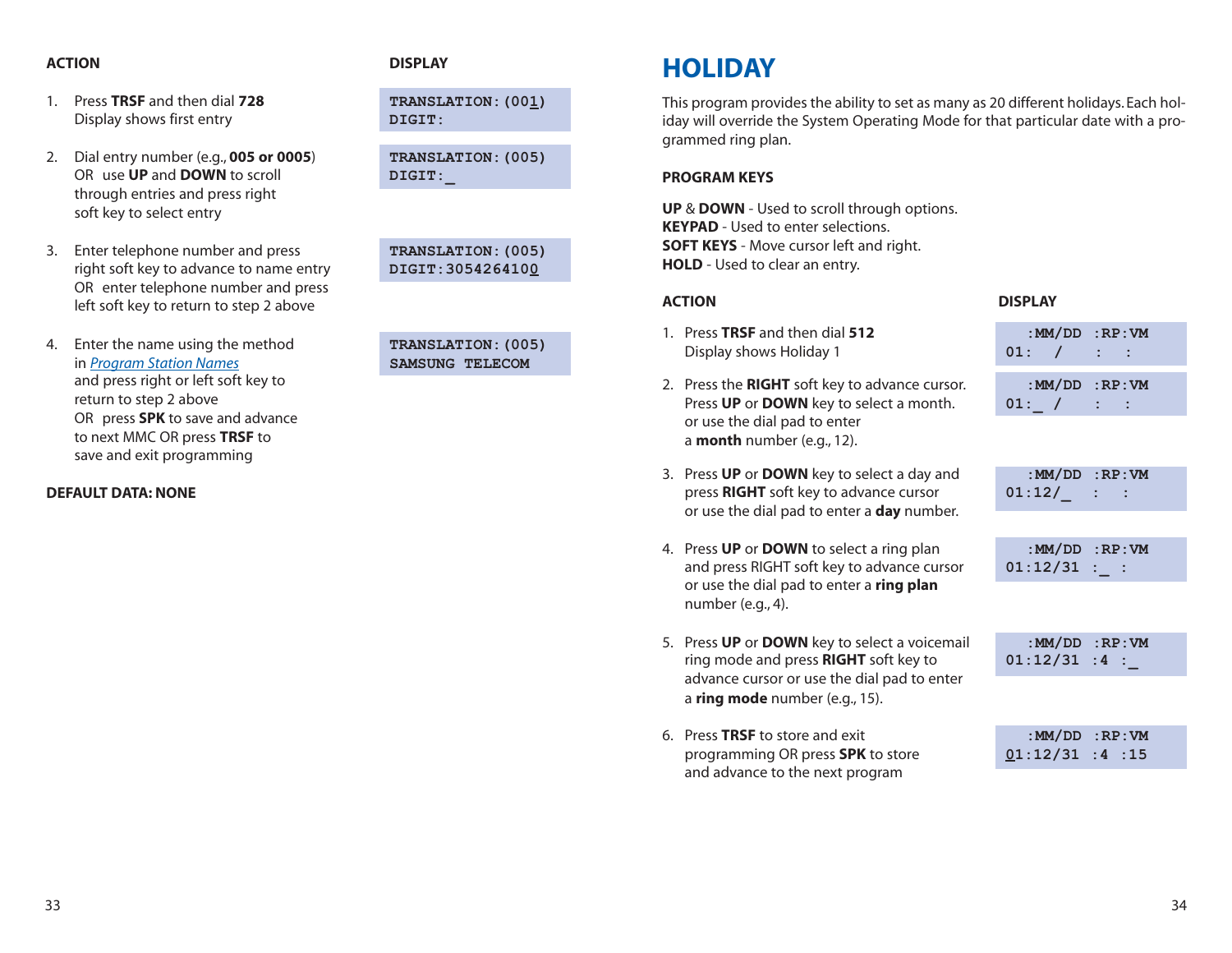### <span id="page-20-0"></span>**CUSTOMER SET RELOCATION**

This program is used to swap information associated with two stations. All assignments such as trunk ring, station group, station COS, station speed dial etc. will follow this program. 18 button keysets and 28 button keysets can be exchanged. If incompatible set types are selected the system will provide an ERROR: NO MATCH message. 18 button and 28 button key assignments should be taken in consideration when relocating these type of sets.The table below shows which phones can be switched with each other.

NOTE: In order to use this program it must first be activated by a technician. Please see your installing company to have this done if you wish to use this program. Set Relocation does not apply to ITP/SMT-i Series phones.

#### **PROGRAM KEYS**

**UP** & **DOWN** - Used to scroll through options. **KEYPAD** - Used to enter selections. **SOFT KEYS** - Move cursor left and right. **SPK** - Used to store data and advance to next program. **HOLD** - Used to clear previous entry. **ANS/RLS** - Used to select ALL.

#### **ACTION DISPLAY**

1. Press **TRSF 315 Display shows** 

|     | <b>SET RELOCATION</b> |
|-----|-----------------------|
| ЕХТ | EXT                   |

- 2. Enter first station number (e.g., 202) Press **RIGHT** soft key to move cursor
- 3. Enter second station number (e.g., **210**) **SET RELOCATION** Press **RIGHT** soft key to enter data **EXT** 202 **EXT** 210
- 4. Display will return to **STEP 1 SET RELOCATION** Go to **STEP 2 EXT EXT** OR press **TRSF** to store and exit programming.

|         | <b>SET RELOCATION</b> |
|---------|-----------------------|
| EXT 202 | EXT                   |

### **CUSTOMER SET RELOCATION ALLOW TABLE**

|                                                  | Single<br>Line | DCS <sup>*</sup> , DS &<br><b>iDCS 64 AOM</b> |            |            |            |            | iDCS 8B IDCS 18B IDCS 28B DS5021D DS5014D DS5007S |            |
|--------------------------------------------------|----------------|-----------------------------------------------|------------|------------|------------|------------|---------------------------------------------------|------------|
| Single<br>Line                                   | <b>YES</b>     | NO.                                           | NO         | NO.        | NO.        | NO.        | NO                                                | NO.        |
| DCS <sup>*</sup> , DS<br>& iDCS 64<br><b>AOM</b> | NO             | <b>YES</b>                                    | NO         | NO.        | NO         | NO.        | NO                                                | <b>NO</b>  |
| <b>iDCS 8B</b>                                   | NO.            | NO.                                           | <b>YES</b> | NO         | NO.        | NO.        | NO.                                               | <b>NO</b>  |
| iDCS 18B                                         | NO.            | NO.                                           | NO.        | <b>YES</b> | <b>YES</b> | NO.        | NO                                                | <b>NO</b>  |
| iDCS 28B                                         | NO.            | NO.                                           | NO.        | <b>YES</b> | <b>YES</b> | NO.        | NO                                                | <b>NO</b>  |
| DS5021D                                          | NO             | NO.                                           | NO.        | NO         | NO.        | <b>YES</b> | NO                                                | NO.        |
| DS5014D                                          | NO             | NO.                                           | NO.        | NO         | <b>NO</b>  | NO.        | <b>YES</b>                                        | NO.        |
| DS5007S                                          | NO             | NO.                                           | NO.        | NO         | NO.        | NO.        | NO                                                | <b>YES</b> |

[DCS Keysets and 32 button AOM not supported on the OS 7100].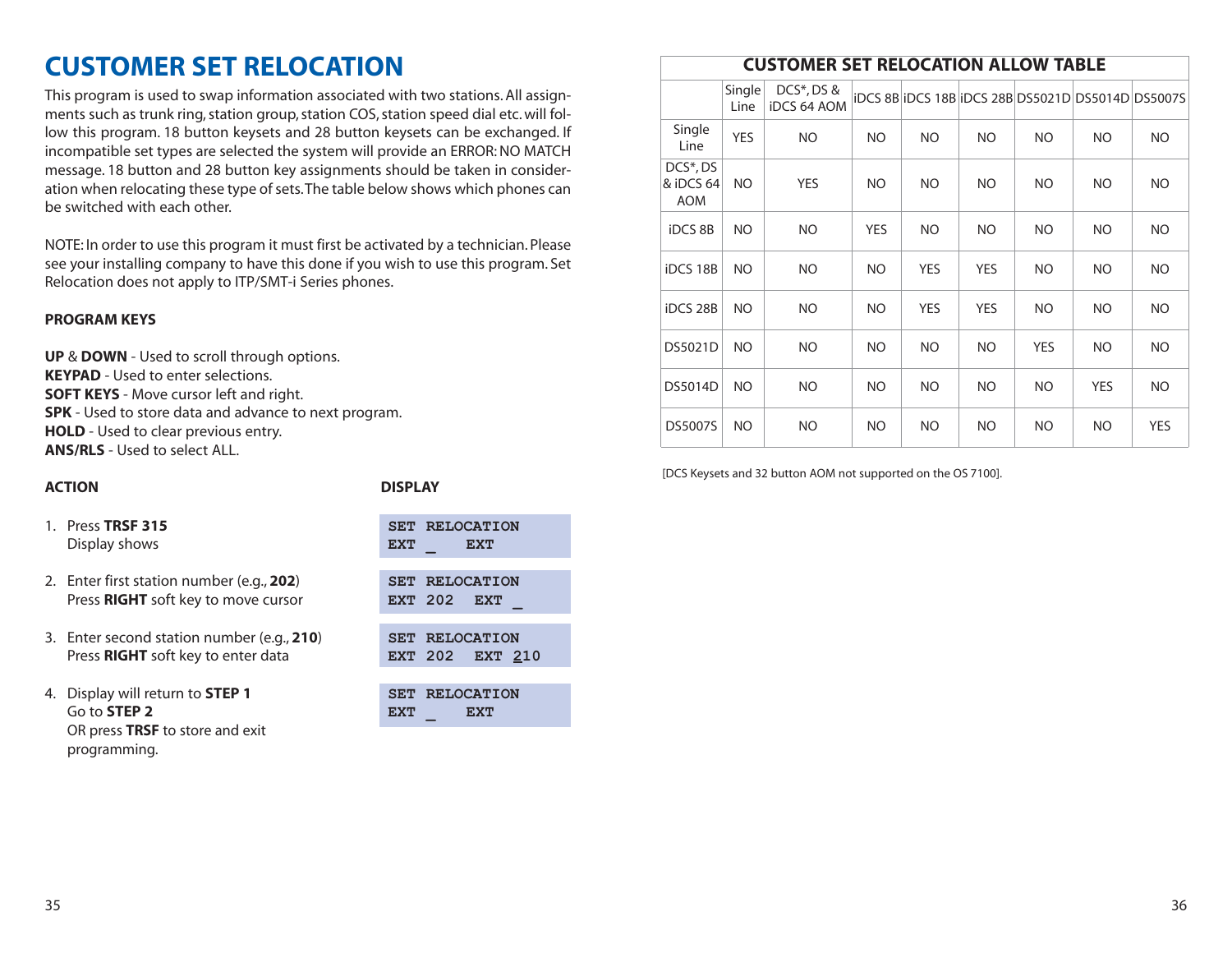## <span id="page-21-0"></span>**SYSTEM MAINTENANCE ALARMS**

The OfficeServ 100, OfficeServ 500, and OfficeServ 7000 systems provide a feature that self-checks for any failures. If a failure does occur in the software or hardware, a fault error will be generated and buffered to an alarm report. During an alarm state every phone with an assigned **SYSTEM ALARM** button will ring and cause the **SYSTEM ALARM** button to flash amber. A phone with a display should be used so that the alarm information can be viewed.When an alarm occurs, the user can press the **SYSTEM ALARM** button to view and scroll through the alarms. This will silence the audible part of the alarm, but the **SYSTEM ALARM** button will continue to flash until your Service Company views and clears the alarms in the alarm report located in the system software.

## **NOTES**